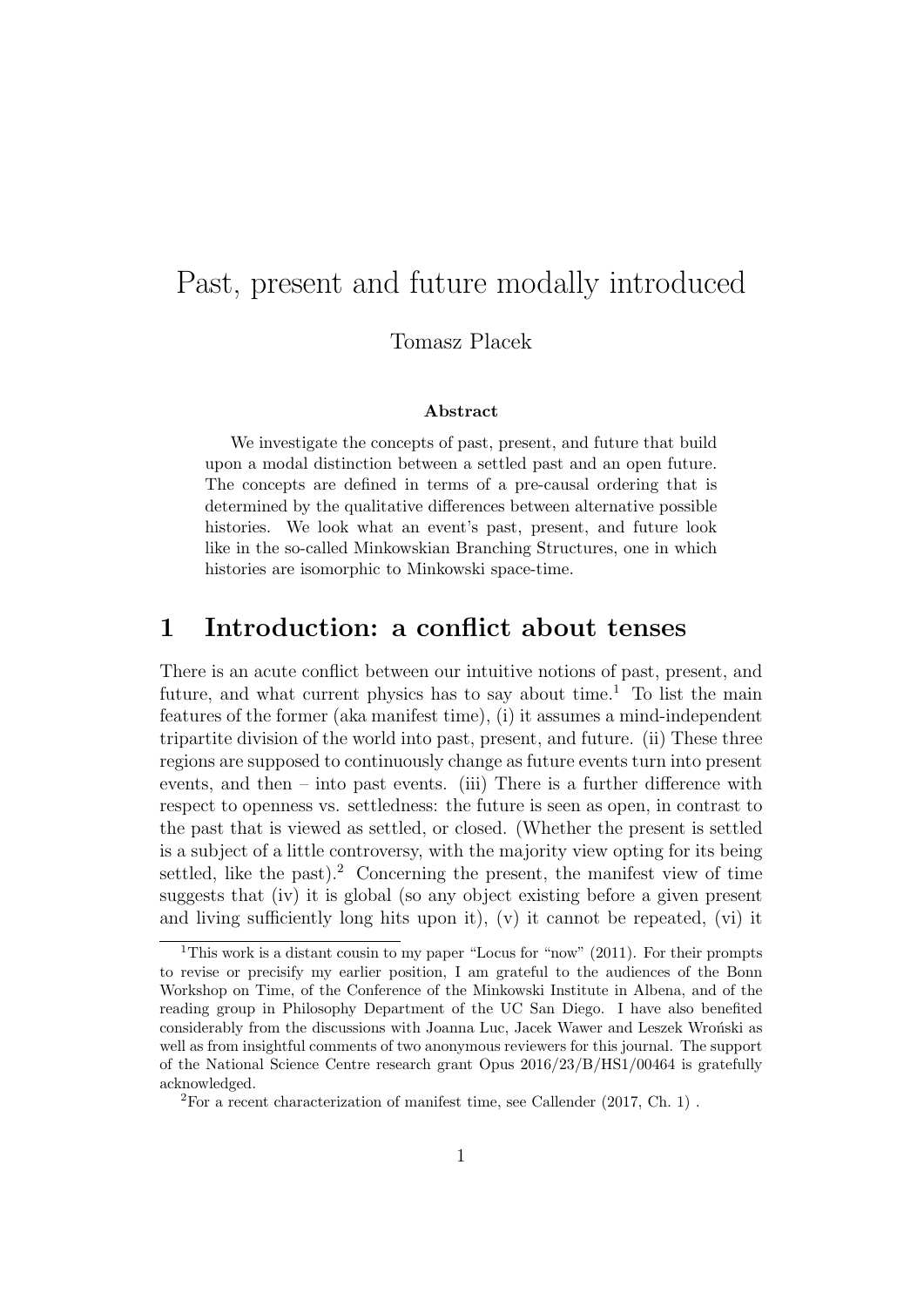is achronal, and (vii) no two presents overlap. Although the terms in which we stated the manifest view are somewhat vague, they are precise enough to contradict the positions informed by the current physics of space and time.

Starting with the papers of Rietdijk (1966) and Putnam (1967), there have been arguments showing that relativistic space-times are inimical to the manifest view.<sup>3</sup> The ensuing debate, which involved Malament (1977), Dieks (1988), Stein (1991), van Benthem (1991), Rakić (1997) and others, led to the following result concerning Special Relativity (SR):

R The following set of premises is logically inconsistent:

(1) the relations used to define co-presence and co-presence itself are invariant with respect to automorphisms of Minkowski space-time,

(2) co-presence is a transitive relation on Minkowski space-time,

(3) of two co-present events, one cannot lie within a forward/backward light cone of the other, and

(4) co-presence is neither the identity nor the universal relation on Minkowski space-time.

To emphasize,  $\bf{R}$  is an iron-clad result of logic; thus any attempt (including this one) to secure a non-trivial notion of present, that is, the acceptance of  $(4)$ , entails a violation of at least one of  $(1)$ – $(3)$ .

Given the above outlined conflict between the manifest image of time and the position informed by current physics, where does the present project lie? Following an intuition associating the future with contingency, we will construct a spatiotemporally extended and frame-independent notion of the present, and, consequently, similar notions of the past and future. That is, out of the seven claims associated with the manifest image, our priority is to save (i). To explain our use of " present", we take this notion to be relative to events: to refer to the present, we fix our attention on a particular event (typically, a salient event like an utterance) and ask what the present of this event is. Our aim is to indicate a part of our world which is a locus for the present (past, future) of an arbitrary event. In other words, we will define the set of events co-present with a given one, as well as the set of future (past) events for an event in question. In doing so, we leave open the matter of the explication of the continuous flow of events, since it clearly lies beyond the scope of the project at hand.

The approach is intended to be conciliatory: on the one hand, we invite the reader to modify her notion of the past, present, and future; taking stock of our construction in Section 7 furnishes a list of the modifications required. On the other, we believe that neither special relativity nor general relativity

<sup>3</sup>For a present assessment of Putnam's argument, cf. Dorato (2008).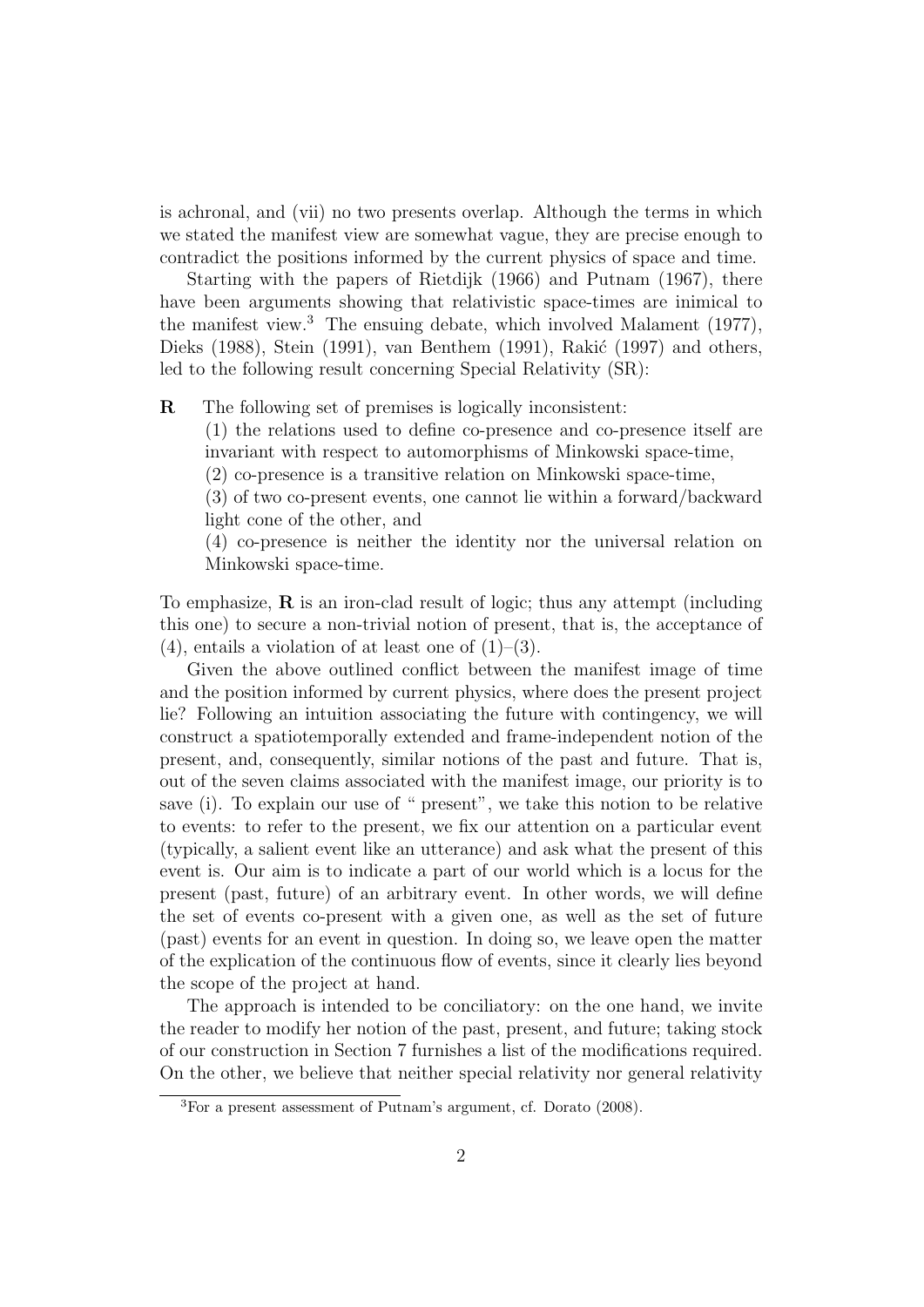are our ultimate truths, so perhaps one day there will be a theory of spacetime amenable to an aspect underlying the future as here constructed, i.e., local indeterminism.<sup>4</sup>

The paper is organized as follows. In Section 2 we belabor the intuition linking future with contingency. As a further analysis of this intuition requires a framework for discussing modalities and tenses, in Sections 3 and 4 we sketch the best available framework of this sort, Belnap's (1992) Branching Space-Times (BST) and Minkowskian Branching Structures (MBS's). Section 5 then presents some facts about an event's past, present, and future in MBS's. In Section 6 we exhibit the present, past, and future of events in some selected MBS's. Some conclusions are furnished in Section 7.

#### 2 A future – openness link

#### 2.1 Some historical remarks

There is a long tradition that associates the future with open possibilities, the past with settled facts, and the present with a region of passage from possibility to settledness. The view arguably had a proponent in Aristotle (Cael I.12). In more recent times, the idea has been defended by Whitrow (1961, pp. 295–296):

Strict causality would mean that the consequences pre-exist in the premises. But, if the future history of the universe pre-exists logically in the present, why it is not already in the present? If, for the strict determinist, the future is merely "the hidden present", whence comes the illusion of temporal succession? The fact of transition and 'becoming' compels us to recognize the existence of an element of indeterminism and irreducible contingency in the universe. The future is hidden from us—not in the present, but in the future. Time is the mediator between the possible and the actual.

Similar elaborations on this view can be found in Eddington (1949) and (1953). More recently, this position underlies Ellis's models (2006, pp. 1812–13) of an evolving block universe:

 $4$  The construction developed here is in some aspects similar to that of Müller's  $(2006)$ and to a model I gave at Logica 2002 (unpublished). Some ideas presented here are the fruit of discussions I had with T. Müller in the last decade. I am grateful to him for sharing his insights with me. It also seems to me that Fred Muller once held similar views on loci for the past, present, and future , but I could not find a relevant publication.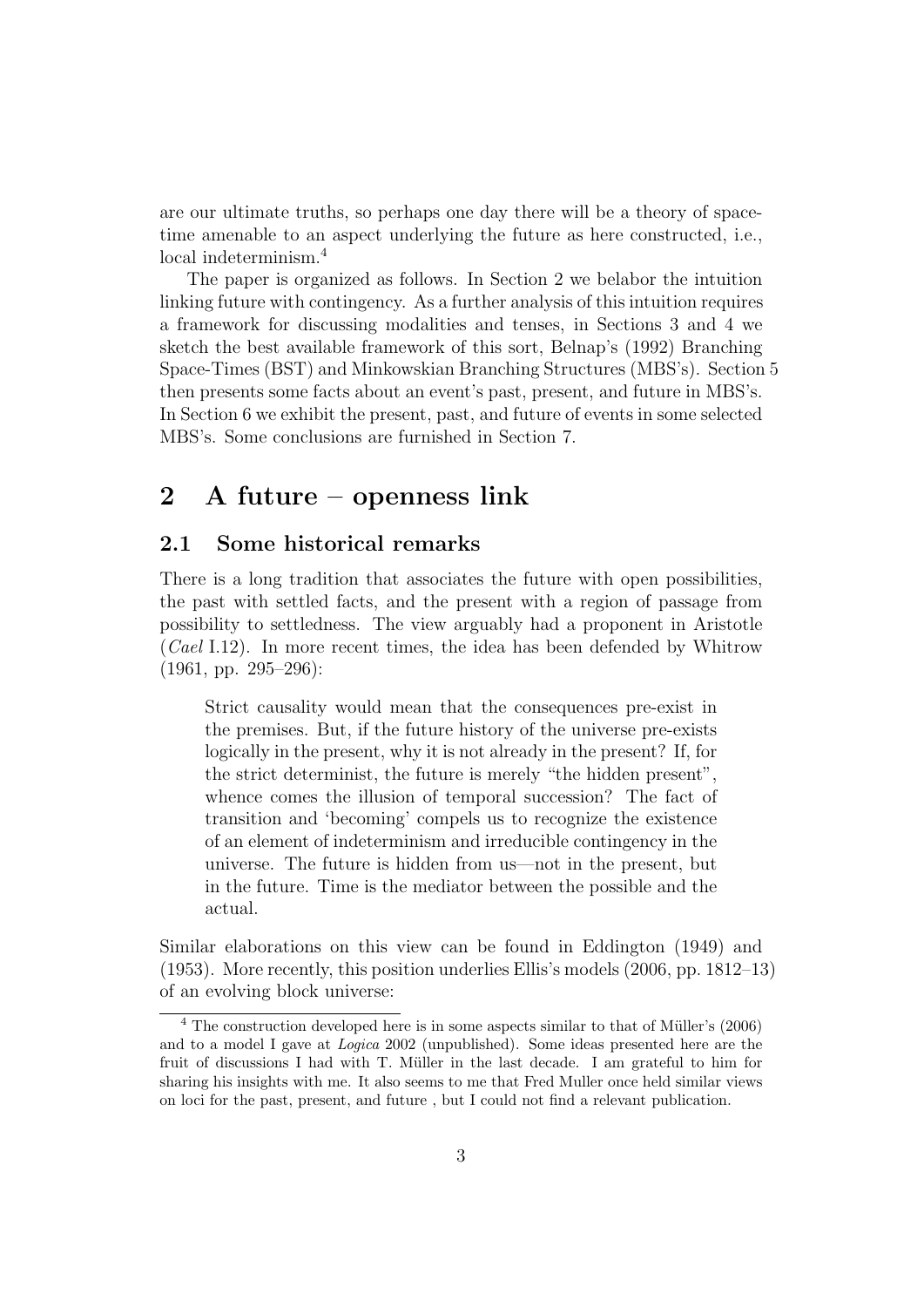Things could have been different, but second by second, one specific evolutionary history out of all the possibilities is chosen, takes place, and gets cast in stone.

It is not our aim to offer an exegesis of the above pronouncements but it is nevertheless clear that the above quotes link tenses to modalities by these two theses:

- 1. The Future is genuinely open in the sense that there are several possible ways that the world might develop;
- 2. As time passes, while some possibilities are getting actualized, the others turn into mere might-have-beens.

In a nutshell, this view links the future to modally understood indeterminism, where this qualification means that alternative evolutions of an indeterministic system are not reducible to modally flat notions, like models of a theory, or Humean laws of nature (for more on the distinction modal vs. non-modal notions of indeterminism, see Placek and Belnap (2012)).

The doctrine that the objectivity of the distinction between the past, the present, and the future requires modal indeterminism has been vigorously opposed.<sup>5</sup> But no friends or foes of the doctrine have belabored the underlying association between future and contingency to a point of stating it with a rigor that would make the association amenable to formal treatment and then – to rigorous criticism. It is precisely this first task to which we now turn.

#### 2.2 Belaboring the future – openness link

There are two intuitions that seem relevant to constructing the past, present, and future from modal notions: the settledness of the past intuition, and the openness of the future intuition. To clarify them, we turn our attention to how we speak about future events, and consider what explanations of futurity in modal terms are acceptable. So we will investigate schematic explanations of the form "event f belongs to the future of event e because ...". Once we find an acceptable explanation of this kind, we will turn it into the truth-conditions for "f belongs to the future of  $e$ ", and research the consequences of these truth-conditions in later sections. We will focus on concrete token-level events, like the Summer Solstice in 2019, which do not and (arguably) cannot repeat in a given course of events. Token-level events can have a modal aspect as well, witnesses by phrases like "That event

 $^5$  See e.g., Gale's (1963) attempt to rebut Whitrow's and Eddington's arguments.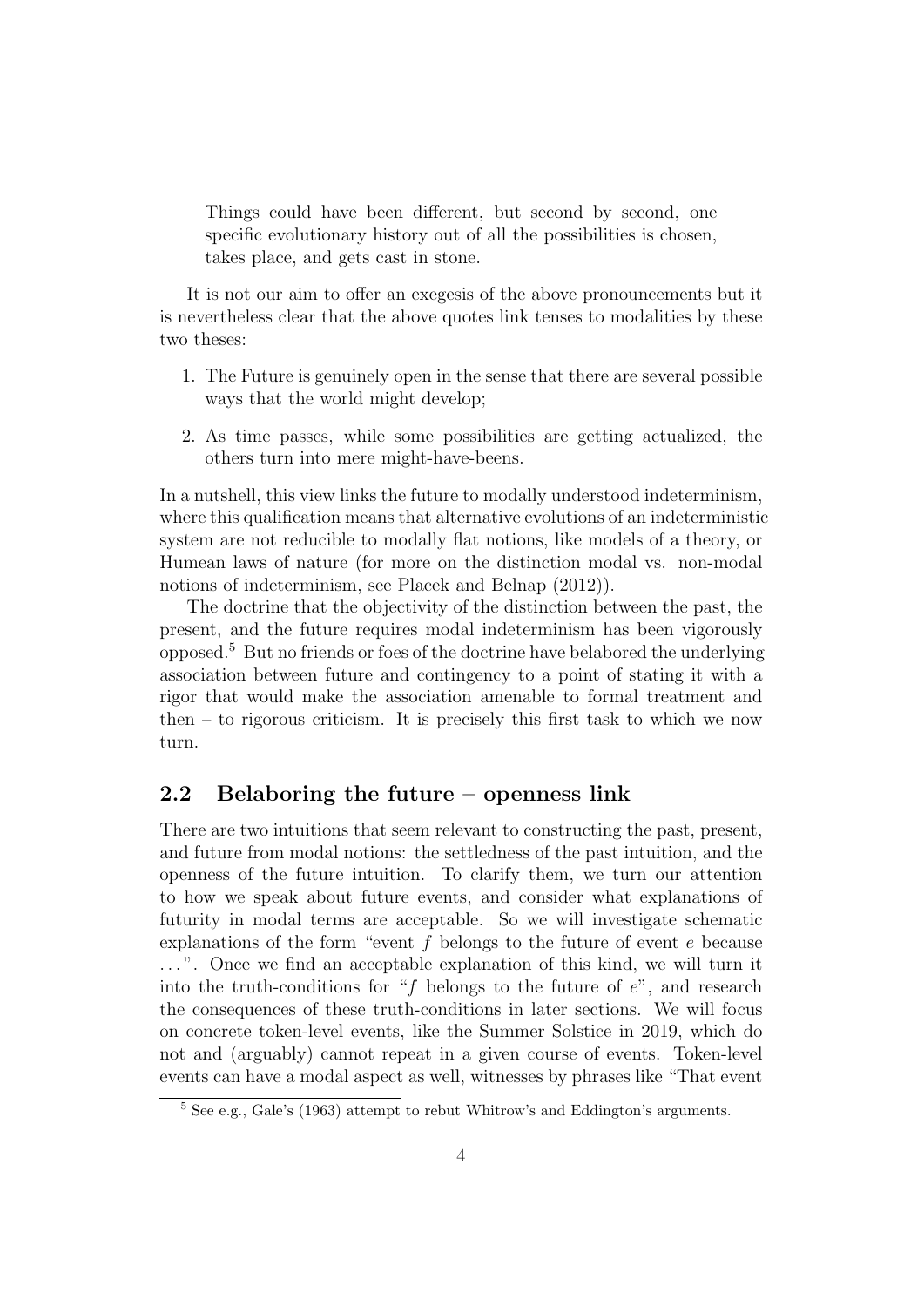could have occurred earlier (in a a slightly different location / in a slightly different way) than it actually occurred". David Lewis (1986, 195nn) called such events "non-fragile", while Belnap (2005 called them "disjunctive". A distinctive feature of a non-fragile/disjunctive event is that although it cannot be repeated in any given history (so it is a token-level event), it might have different pasts, so it might belong to more than one history. In everyday modal talk we arguably refer to non-fragile/disjunctive events.<sup>6</sup>

To investigate our intuitions, consider two concrete events that appear to be good candidates for one being in the future of the other: the Summer Solstice in 2019 (s) and a rainy sunrise on Nov 20, 2018 in Del Mar  $(r)$ . The first intuition sees the past as settled. That is, although before that particular sunrise in Del Mar things could go differently (it might be rainy, and it might be sunny, and it might be foggy, etc.), from the perspective of a future event, like s, it is settled (fixed, inevitable) that there was this rainy sunrise. The settledness of the past intuition suggests the following schematic explanation SP:

 $SP$  Event s belongs to the future of event r because at event s it is settled that r has happened.

The openness of the future intuition is more elusive; we begin tentatively with this proposal:

A s belongs to the future of r because it is not settled at r that s will occur.

Our schematic explanation  $A$  seems wrong, however. Perhaps this is overly optimistic, but I am inclined to think that no matter how the world evolves from its conditions in Nov 2018, there is the 2019 solstice in each of its possible evolutions. Answer A sound bad because in this case either the explanans is false, or  $s$  does not lie in the future of  $r$ . Let us therefore try another one:

 $\bf{B}$  s belongs to the future of r because a way s will occur is not settled at r.

Although answer B does not look immediately incorrect if applied to Summer Solstice 2019, it is still counter-intuitive. To see this, think of your grandfather's Swiss watch (mechanical, almost perfect, always wound); suppose it sits in an isolating contraption, and ask yourselves if it is already settled how it will

<sup>6</sup> To give a real-life example, in wrestling circles it was hotly debated in Winter 2019 whether *Becky Lynch's entrance could have been improved*. No-one argued that Lynch's entrance was what it was, so it could not have been improved. An argument of this kind would suggest that Lynch's entrance is understood as a fragile event,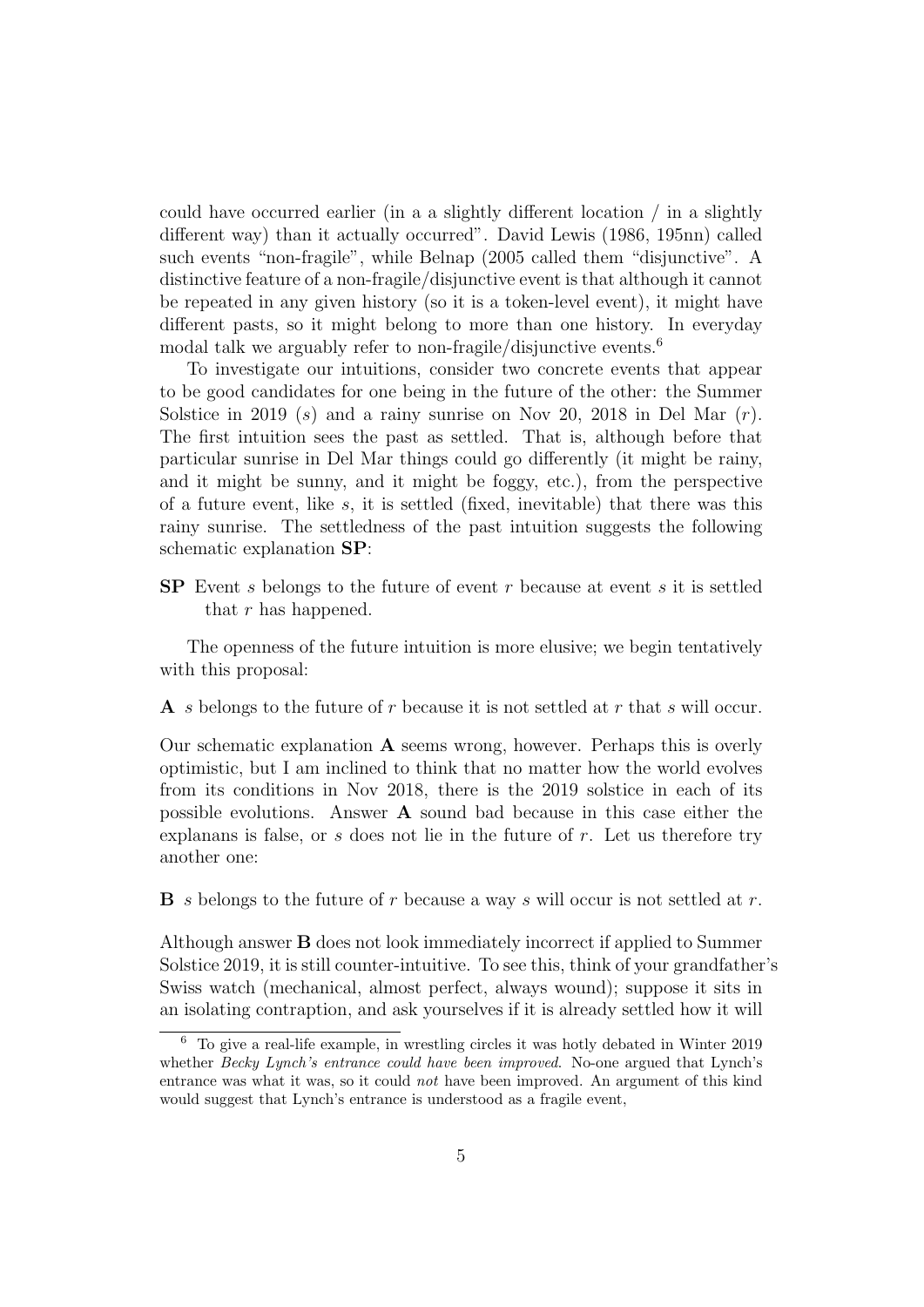signal tomorrow's noon. My intuition would be that this is already settled, no matter what its *surroundings* are. Like with answer  $A$ , in this case either the explanans is false, or  $s$  does not lie in the future of  $r$ .

The moral is that we need to accommodate the surroundings of s, which is what proposal C does. It commends itself as being sufficiently weak, while still linking future to contingency.

C s belongs to the future of r because before s there is an event and some aspect of it that is not settled at r.

In other words, for s to belong to the future of  $r$ , one need some, however small, contingency, like Heads or Tails, to occur before s (but not necessarily after  $r$ ). On this proposal, a small but properly located contingency makes a tomorrow's event involving your grandfather's watch belong to the future of your reading these words, no matter how well is the watch isolated. Somewhat jocularly, this answer seems to make you and me the creators of the future: if in fear that a tomorrow's process is not in our future, flip a coin, do a Stern-Gerlach experiment, or the like. The joke, of course, is that if the results of a coin toss or a Stern-Gerlach experiment as well as our "decision" to perform them are predetermined, it is not in our power to create the future. But if there is no such pre-determination, no action on our side is needed to create the future, as it is already there.

Since the schematic explanations  $C$  and  $SP$  of futurity seem acceptable, at least as far as modal explanations go, we thus turn them into truthconditions for the sentence "f is in the future of  $e$ ":

 $S$  f is in the future of e iff it is settled at f that e has happened, and there is some event  $e'$  weakly before  $f$  and a subject matter  $A$  such that at  $e$  it is contingent that  $A$  obtains at the location of  $e'$ .

Here "weakly before" is understood as "before or identical to". But "before" in our use calls for further attention, as it relates particular events that are not necessarily from the actual history. In contrast to Obama's presidency occurring before Trump's (in our history), we will say that a particular coin toss occurs before  $(\leqslant)$  each of its alternative possible outcomes: the toss is before tails up and before heads up. We will read  $e \leq e'$  in English as "e' can really happen after  $e$ ". The ordering is thus  $B$ -theoretic, but it has a modal aspect. Note that incomparability by  $\leqslant$  of two events can indicate two things: the events belong to one history but none can really happen after the other (because they are space-like related), or there is no possible history to which they belong. In the context of Special Relativity, the ordering is to extend the Minkowski ordering  $\leqslant_M$  of  $\mathbb{R}^4$ , defined in Eq. 1, to modal contexts.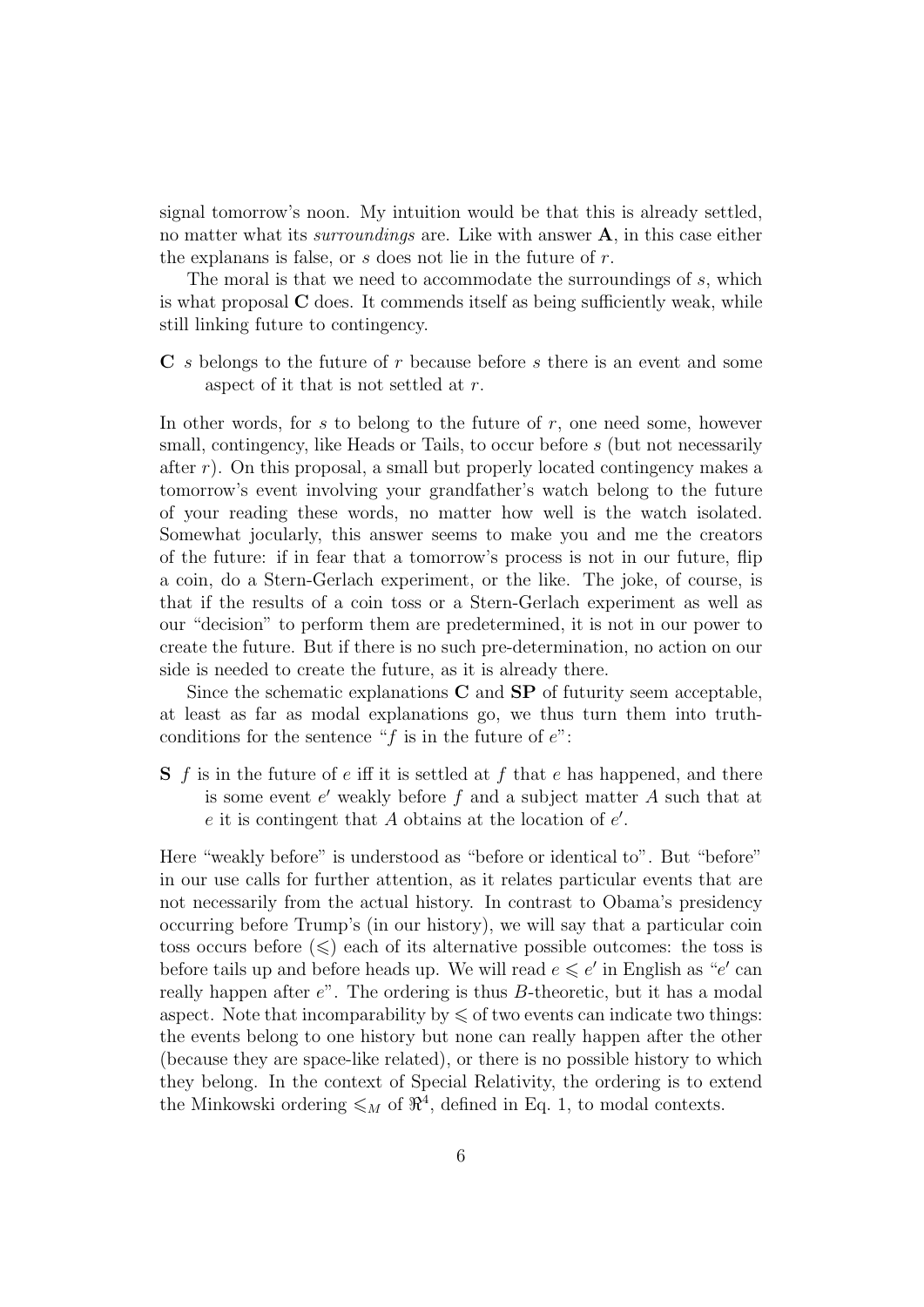Our plan is to make  $S$  precise and then define the future of  $e$ , for any given event e. By grasping a concept of the future, a characterization of the past and the present follows naturally. We will define events in the past of event  $e$  as those events from which perspective  $e$  is in the future. Having had the notions of "events in the past of  $e$ " and "events in the future of  $e$ ", we will declare that event  $e'$  is in the present of  $e$  iff  $e$  and  $e'$  share a possible history and  $e'$  is neither in the past nor in the future of  $e$ . Note that on this construal, an event's past, present, and future are sets of events, that is, they are event-like concepts. They are not location-like concepts; consequently, we will not discuss in this framework what the present of a given spatiotemporal location is.

To reflect on what resources are needed to analyze S, apart from particular events, e, e', and f related by the pre-causal relation  $\leqslant$ , **S** invokes spatiotemporal locations of events, a subject matter (which will be naturally rendered as a formula of a specified language), modal notions of contingency and settledness; further S relativizes correctness of a sentence to spatio-temporal events. Thus, to analyze S we need a semantics for a language containing tense operators ("it will be the case that", "it was the case that"), modal operators ("it is still possible that", "it is already settled that"), and location operators ("at location  $(x, t)$  it is so that"); furthermore, the evaluation points in this semantics should include spatio-temporal events. In other words, we need a rigorous indexical framework representing space-time and local modalities. Moreover, to obtain traction with the space-times of physics, some structures definable in that framework (histories) should be isomorphic to Minkowski space-time, or space-times of General Relativity.

The news is that there is on a market a rigorous framework precisely of this kind: Branching Space-Times (BST) of Belnap (1992); as it is axiomatic, it gives us an extra control over our constructions.<sup>7</sup> The rest of this paper is thus somewhat automatic. We will translate schema S into a more regimented language amenable to the BST analysis. We then look into BST models to learn what object it is, the totality of events lying in the future of a specified event. We will focus on relevant models of BST, Minkowskian Branching Structures (MBS's) in which possible histories are isomorphic to Minkowski space-time. There we could discern particular regions for present, past, and future, so we can relate these findings to the mentioned debate about tenses and Special Relativity.

<sup>7</sup> BST is a development of an earlier theory of branching time (BT) of A. N. Prior (1967). BT theory in turn was suggested in S. Kripke's letter to Prior (dated September 3, 1958, unpublished); later it was worked out in Thomason (1970).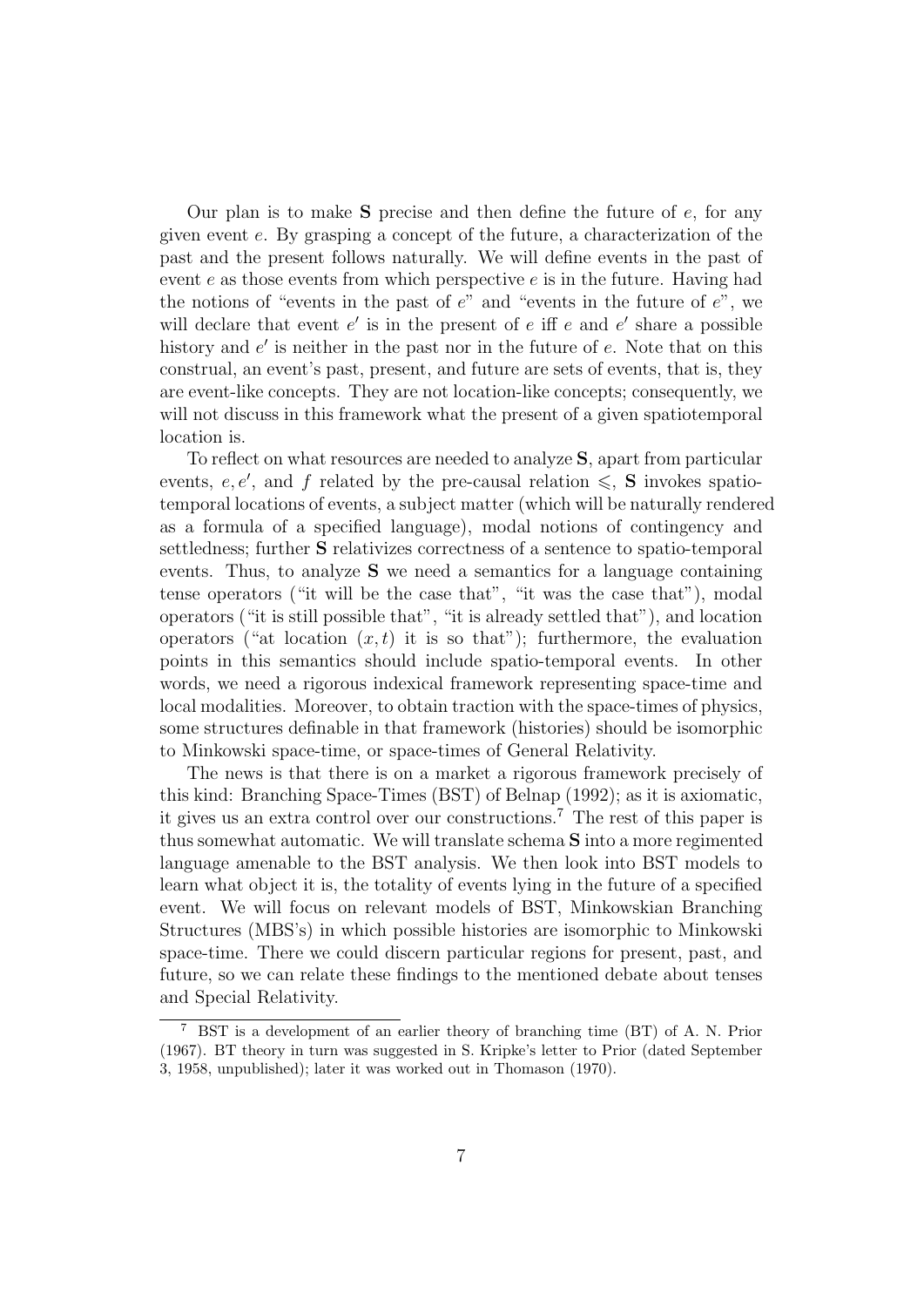## 3 Models of BST

The basic insight of branching theorists, one which we owe to Arthur Prior, is that sentences are evaluated as true or false in event-history pairs. This can be seen as adding more structure to Tarski's notion of a sentence being true or false in a model. In a branching-style framework, a sentence is true in a model at an event-history pair  $e/h$  – this notation is to indicate that  $e \in h$ . In this spirit, we have the following:

$$
e/h_1 \models Will: H \text{ but } e/h_2 \not\models Will: H,
$$

where a sentence  $H =$  "this flipped coin is landing heads up", e is the event of tossing this particular coin, and  $h_1, h_2$  are histories, each containing the toss, with heads landing up in  $h_1$  and tails landing up in  $h_2$ <sup>8</sup>

A structure of BST,  $\langle W, \leq \rangle$ , is a non-empty partially ordered set of possible point events ordered by a pre-causal relation, subject to some postulates. (For the postulates, see Appendix). Histories in  $\langle W, \leq \rangle$  are identified with particular (upward directed) subsets of  $W$ , in accord with what might be called "the later witness criterion". Namely, if two events can occur before a third event, then all the three are co-possible, i.e., they share a possible history. A BST structure  $\langle W, \leqslant \rangle$ , with an interpretation I added, is a semantic model  $\langle \langle W, \leqslant \rangle, \mathcal{I} \rangle$  for a propositional language with tense operators and modal operators. Interpretation  $\mathcal I$  is a function  $\mathcal I : Atoms \mapsto \mathcal P(W)$ , where *Atoms* is the set of atomic formulas.<sup>9</sup>

It is understood that atomic formulas of this language have the form: "Here-and-now there is property  $X$ ". Turning to truth-conditions that recursively define truth at a point of evaluation, we list a few examples. (To avoid lengthy notation, we abbreviate the point of evaluation  $\langle\langle\langle W,\leqslant\rangle,\mathcal{I}\rangle,\,e/h\rangle$  to  $e/h$ . For more information on BST semantical models, cf. Belnap (2007)).

 $e/h \models A$  iff  $e \in \mathcal{I}(A)$  for A an atomic formula;

 $e/h \models \neg \varphi$  iff it is not the case that  $e/h \models \varphi$ ;

 $e/h \models Will: \varphi$  iff there is  $e' > e$  s.t.  $e'/h \models \varphi;$ 

 $e/h \models Was : \varphi \text{ iff there is } e' < e \text{ s.t. } e'/h \models \varphi;$ 

 $e/h \models Poss: \varphi$  iff there is history h' s.t.  $e \in h'$  and  $e/h' \models \varphi;$ 

 $e/h \models Sett : \varphi$  iff for every history h', if  $e \in h'$  then  $e/h' \models \varphi$ .

Note that in the last two clauses, since we quantify over histories on their right-hand sides, the reference to history on the left-hand sides is redundant.

<sup>8</sup> Note another feature: the language is indexical and tensed.

<sup>&</sup>lt;sup>9</sup>A more general option is to take an interpretation to assign sets of pairs  $\langle e, h \rangle$  (where  $e \in h$ ) to atomic formulas, but we use here a simpler option. For a discussion of this matter, see Belnap and Müller (2014).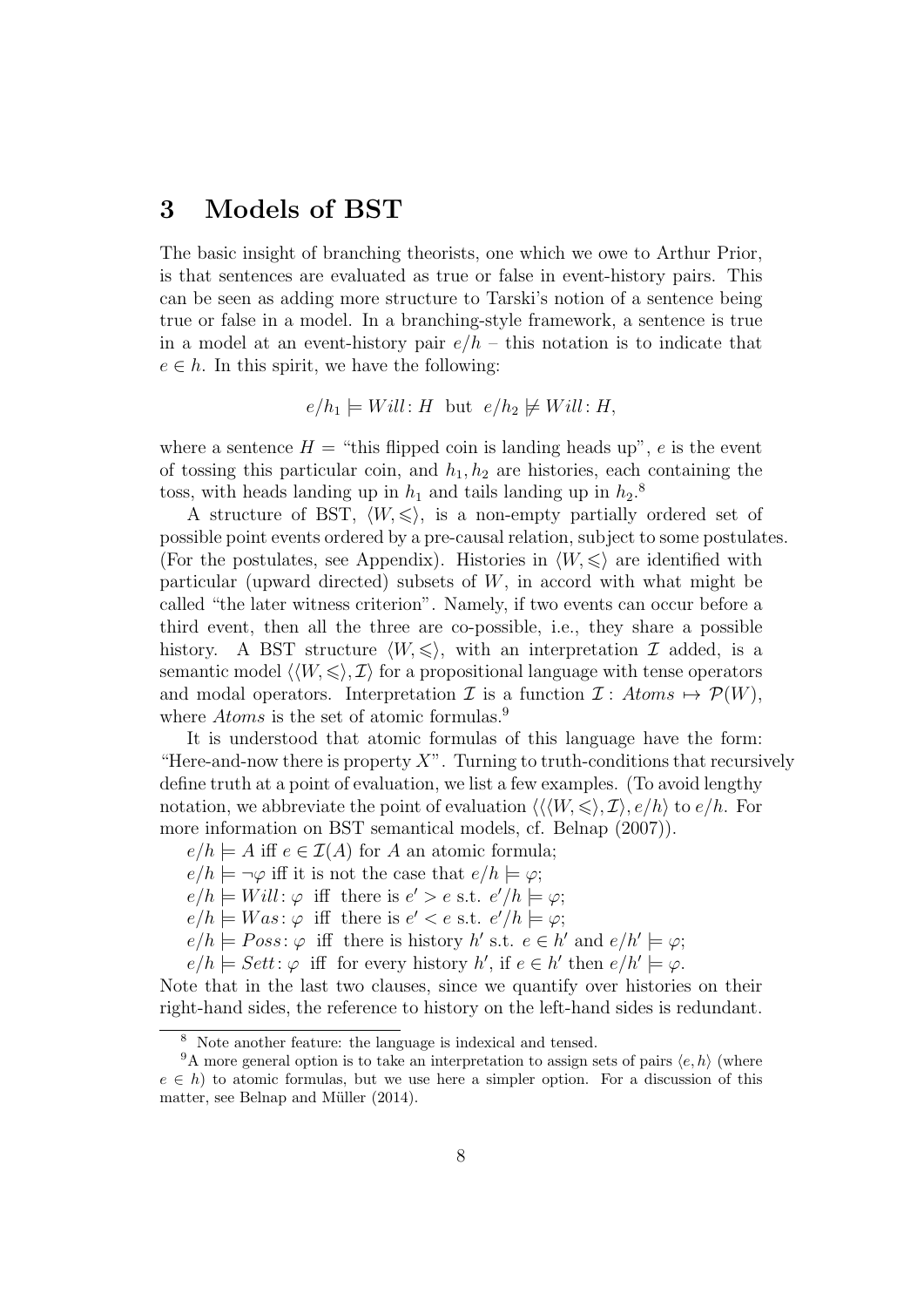We will thus write  $e \models Poss: A$  and  $e \models Set: A$  instead of  $e/h \models Poss: A$ and  $e/h \models Sett:A$ , resp.

Some (but not all) BST structures admit a further feature: space-time locations (st-locations for short). A set Loc of st-locations for BST model  $\langle W, \leq \rangle$  is a partition of W that is conservative with respect to ordering  $\leq$ cf. Müller (2005). St-location is a relativistic counterpart of our everyday thinking of what would happen at the time and in the spatial location of a given event, if things went differently at some junction in the past. Note that we have thus arrived at the distinction between event (i.e., an element of W) and st-location of an event (an element of a particular partition Loc of W). To denote the st-location of event e, we will write  $loc(e)$ .

In what follows, we need to consider sentences of the form "At st-location x it is  $\varphi$ ", like "The value of electromagnetic field at x is such-and-such." The truth conditions for such sentences can only be formulated with respect to a BST model with set Loc of st-locations:  $10$ 

$$
e/h \models At_x \colon \varphi \text{ iff } \exists e' \colon e' \in h \cap x \land e'/h \models \varphi, \text{ where } x \in Loc.
$$

To comment on the evaluation in BST, sentences are always evaluated in pairs  $e/h$ . If the sentence's main operator is a tense operator, we keep h fixed, and search for  $e'$  on h s.t. at  $e'/h$  the sub-formula is true. If the main operator is a modal operator, we keep  $e$  fixed and quantify over histories passing through e. And, if the main operator is  $At_x$ , we keep h fixed and locate a unique element  $e'$  of the intersection  $x \cap h$ ; we evaluate then the subformula at  $e'/h$ . (By the construction of Loc, any  $x \in Loc$  and any history h intersect at a single event).

We are now able to formulate schema **S** within a language amenable to BST analysis:

**Definition 1 (future)** An event f belongs to the future of event e,  $f \in$ Future $(e)$ , iff there is event  $e'$  and an atomic formula A such that

- 1.  $e' \leq f$  and
- 2.  $e \models Poss : At_{loc(e')} : A \text{ and }$
- 3.  $e \models Poss : At_{loc(e')} : \neg A$ , and

<sup>&</sup>lt;sup>10</sup> If all histories in a BST model share the same structure of locations (which is the case for MBS's we consider next) there is no obstacle to define tense operators in terms  $At<sub>x</sub>$ operators and the ordering of locations. We nevertheless follow here the usual exposition of BST because in Conclusions we point to an odd contrast between tense operators and metaphysical tenses investigated in this paper.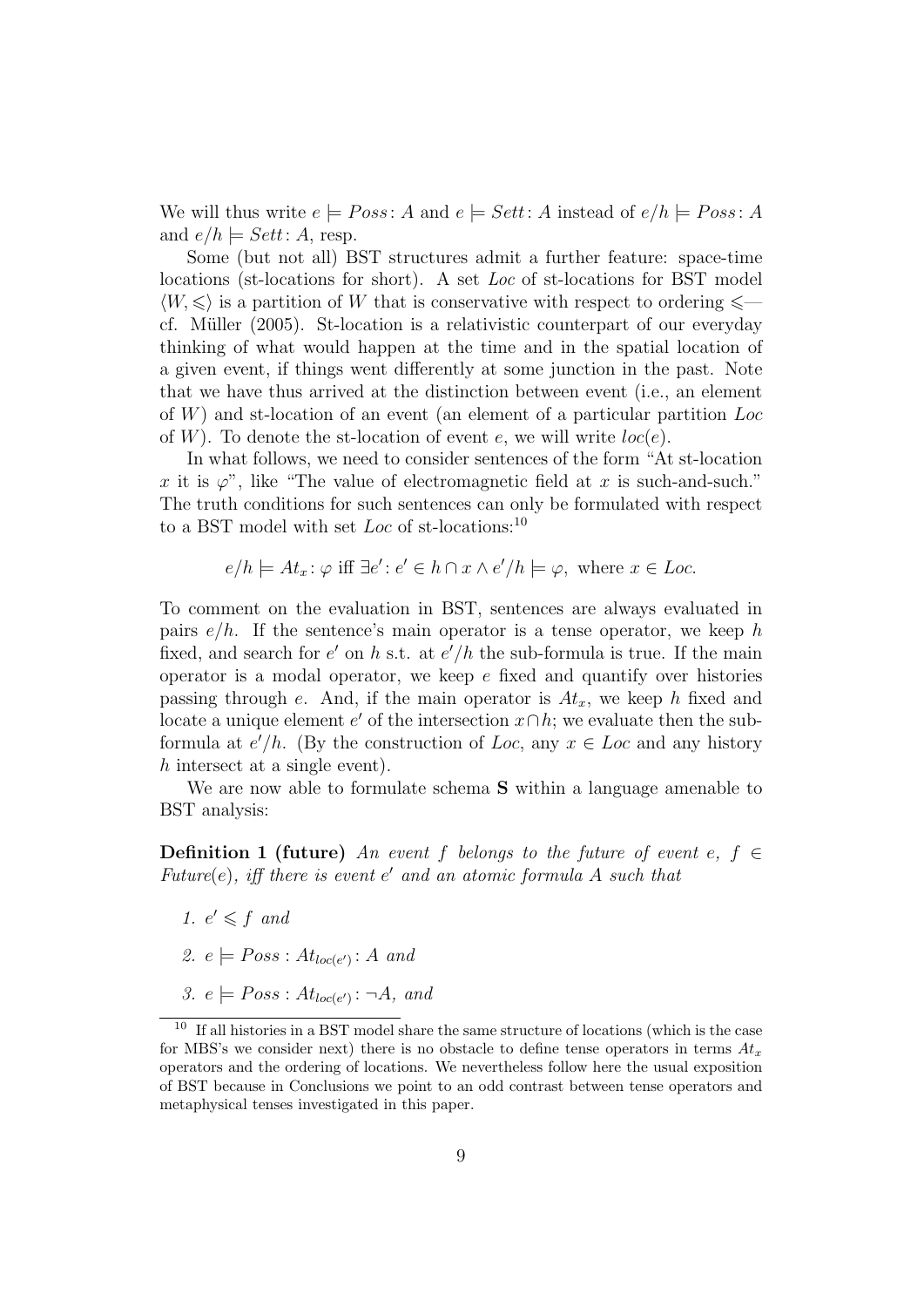4. for every history h, if  $f \in h$ , then  $e \in h$ .

To explain, the first clause requires that a witness  $e'$  for  $f$  belonging to the future of  $e$  occur weakly before  $f$ . The meaning of clauses  $(2)$  and  $(3)$  is that from the perspective of e, it is contingent whether A is true at location of the witness  $e'$ . The last clause encapsulates  $SP$ . Note that we restrict our attention to atomic formulas: other formulas might have traces of futurity/pastness or modalities which jeopardize this definition.

We end this section with the definition of the past of  $e$  and the present of e, both phrased in terms of  $Future(e')$ , for some  $e' \in W$ :

Definition 2 (past and present) Event  $e'$  belongs to the past of event  $e$ ,  $e' \in \text{Fast}(e), \text{ iff } e \in \text{Future}(e').$ Event e' belongs to the present of event  $e, e' \in Present(e), iff e' \notin Past(e),$  $e' \notin Future(e)$ , and there is a history h such that  $e, e' \in h$ .

Note that clause (4) of Definition 1 implies that if  $e \in Future(e')$ , then  $e, e'$ share some history. Similarly, if  $e \in Past(e')$ , then  $e, e'$  share some history. For the definition of  $Present(e')$ , the requirement of sharing a history has to be added separately. Apart from this addition, the definition characterizes the Present purely negatively, as neither Past nor Future. Although (we think) this is a hardly a contestable characterization, one might ask for more. After all, human agents seem to be directly apprehending their nows, so a positive description of distinctive features of the nows should be possible. Yet we are skeptical: it looks as if our direct contact with our presents has made us blind to their descriptive features. So we rest satisfied with the negative definition given above.

#### 4 Minkowskian Branching Structures (MBS)

Although the above definitions adequately (we believe) capture our informal statement of S, they do not permit us to "see" what the future, and hence the past and the present, of an event are. This is a consequence of the generality of BST, which leaves it open what BST histories exactly are, as long as they are maximal upward directed subsets of a base set. Thus, to address the "see" question, we need to make it relative to a specific concept of space-time, and then consider such BST models, in which histories are isomorphic to the space-time in question. We will investigate the problem for Minkowski space-time.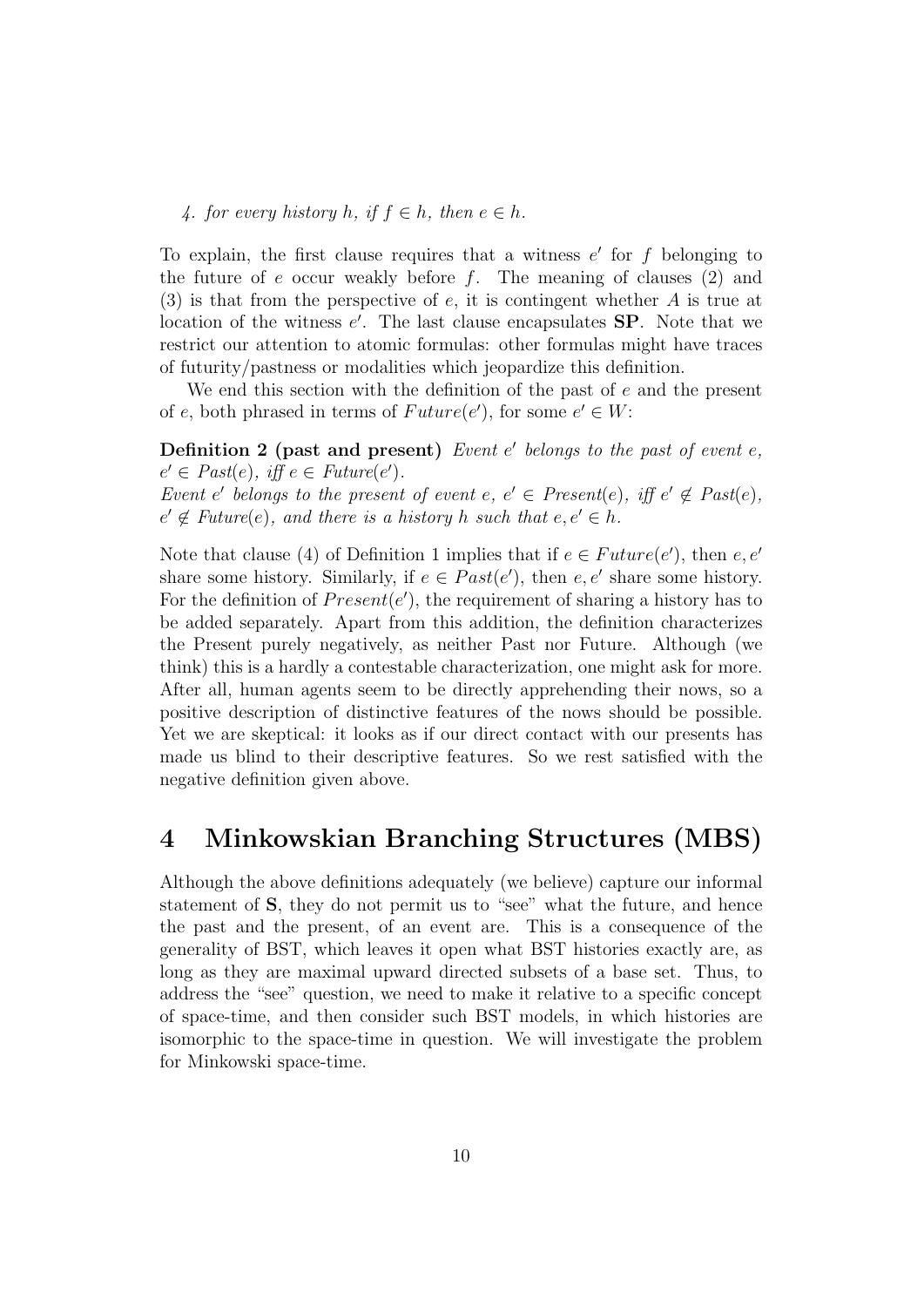We will now turn to Minkowskian Branching Structures, i.e., BST structures in which every history is isomorphic to Minkowski space-time.<sup>11</sup> To begin informally, a possible Minkowskian world can be thought of as Minkowski space-time plus physical content. The content can be represented by the attribution of "point properties" (typically, strengths of physical fields), i.e., a function from  $\mathbb{R}^4$  to  $\mathcal{P}(P)$ , where P is the set of point properties. To arrive at a modal aspect, as exemplified for instance in saying "It is  $\varphi$  at  $x \in \mathbb{R}^4$ , but it could be  $\psi$  there", we need a system of such physical contents. A system of this sort is represented by a property attribution  $F: \mathbb{R}^4 \times \Sigma \to \mathcal{P}(P)$ , where  $\Sigma$  is the set of labels for scenarios.

Since we haven't (yet) imposed any restrictions on property attributions, we should expect that they sometimes produce strange patterns of properties. In an attempt to arrive at BST structures, we thus single out the class of "proper" property attributions.

We shall put our requirement informally first: for  $F$  to be a proper property attribution, we require that every two scenarios  $\sigma, \eta \in \Sigma$  are qualitatively different somewhere and if they are different at some point, there is a special point  $c \in \mathbb{R}^4$  below this point (c is called *splitting point* for  $\sigma$  and  $\eta$ ). Its special character consists in that (1)  $\sigma$  and  $\eta$  agree at and below c, and that (2) for a point x above c, no matter how close x is to c, there is always an even closer point above c at which  $\sigma$  and  $\eta$  disagree in content.<sup>12</sup> Note that while postulating a complete qualitative agreement at and below  $c$ , we do not require a complete disagreement above c; we readily permit that over large regions above  $c$  the scenarios are qualitatively the same– as long as they are different at locations arbitrarily close to  $c$  and above  $c$ . The locutions "above" and "below" refer here to the so-called Minkowskian ordering  $\leqslant_M$ of  $\Re^4$ :

$$
x \le_M y
$$
 iff  $\sum_{i=1}^3 (x^i - y^i)^2 \le (x^0 - y^0)^2$  and  $x^0 \le y^0$ , (1)

with a resulting strict ordering  $\lt_M$  defined in a usual way (above  $\leq$  denotes the standard ordering of reals). The relation of being space-like related (henceforth, SLR) is also typically defined: two points are SLR iff they are incomparable by  $\leqslant_M$ . Putting the above explanation in symbols, we have the following:

 $11$ MBS's have been investigated by Müller (2002), Wroński and Placek (2009), and Placek and Belnap (2012).

 $12$  The background of the requirement is the density of a BST ordering, which is a BST postulate.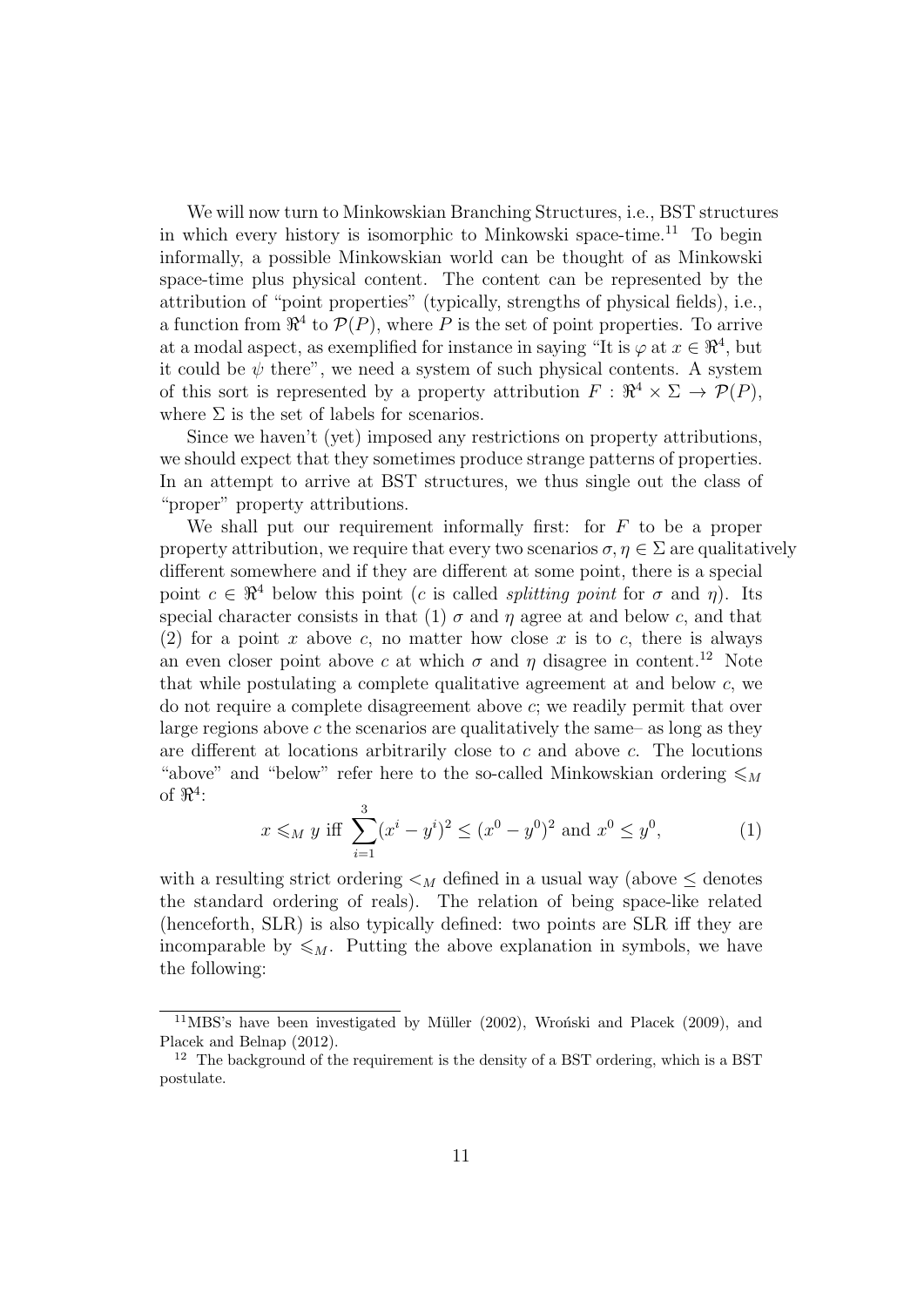**Definition 3** A property attribution  $F : \mathbb{R}^4 \times \Sigma \to \mathcal{P}(P)$  is proper iff for every  $\sigma, \eta \in \Sigma$  ( $\sigma \neq \eta$ ) there is  $x \in \Re^4$  such that

$$
F(x, \sigma) \neq F(x, \eta), \text{ and}
$$
\n<sup>(2)</sup>

(for every  $x \in \mathbb{R}^4$ ) if  $F(x, \sigma) \neq F(x, \eta)$ , then there is  $c \in \mathbb{R}^4$  such that  $c \leq_M x$ and

$$
\forall z \in \Re^4(z \leq_M c \to F(z, \sigma) = F(z, \eta)) \text{ and } (3)
$$

$$
\forall x' \in \Re^4(c <_M x' \to \exists y \in \Re^4(c <_M y <_M x' \land F(y, \sigma) \neq F(y, \eta))). \tag{4}
$$

All the points of  $\mathbb{R}^4$  that satisfy conditions 3–4 constitute what we call the set  $S_{\sigma n}$  of splitting points for  $\sigma$  and  $\eta$ . The meaning of Eq. 4 is that within any maximal chain in  $\mathbb{R}^4$  passing through a splitting point c, there is a sequence of points above  $c$  and convergent to  $c$ , every element of which has differing property attributions in  $\sigma$  and in  $\eta$ . From the definition of proper property attribution one can deduce some desired properties of sets of splitting points.<sup>13</sup>

To state them, it is useful to distinguish special subsets of  $\mathbb{R}^4$ , thought of as regions of no qualitative difference of histories, and defined  $as^{14}$ 

$$
R_{\sigma\eta} := \{ x \in \mathbb{R}^4 \mid \neg \exists c \ (c <_M x \land c \in S_{\sigma\eta}) \} \text{ for } \sigma, \eta \in \Sigma. \tag{5}
$$

**Fact 4** Assume that  $F : \mathbb{R}^4 \times \Sigma \to \mathcal{P}(P)$  is a proper property attribution. Then:

- 1.  $\sigma \neq \eta \rightarrow S_{\sigma n} \neq \emptyset$ ;
- 2.  $S_{\sigma n} = S_{n\sigma}$ ;
- 3.  $\forall c, c' \in S_{\sigma\eta} \ (c \neq c' \rightarrow c \ SLR \ c');$
- 4.  $x \in R_{\sigma n} \to F(x, \sigma) = F(x, \eta)$ ; and
- 5.  $\forall \sigma, \eta, \gamma \in \Sigma$   $R_{\sigma \eta} \cap R_{\eta \gamma} \subseteq R_{\sigma \gamma}$ .

<sup>&</sup>lt;sup>13</sup> We follow here the construction of Placek and Belnap (2012), which is more "physical" than the others, since it derives BST structures from property attributions. Apart from the proper property attributions, these authors assume a topological postulate and a condition on chains of splitting points.

<sup>14</sup> These are not maximal regions of qualitative similarity, as some regions above a splitting point can be similar as well.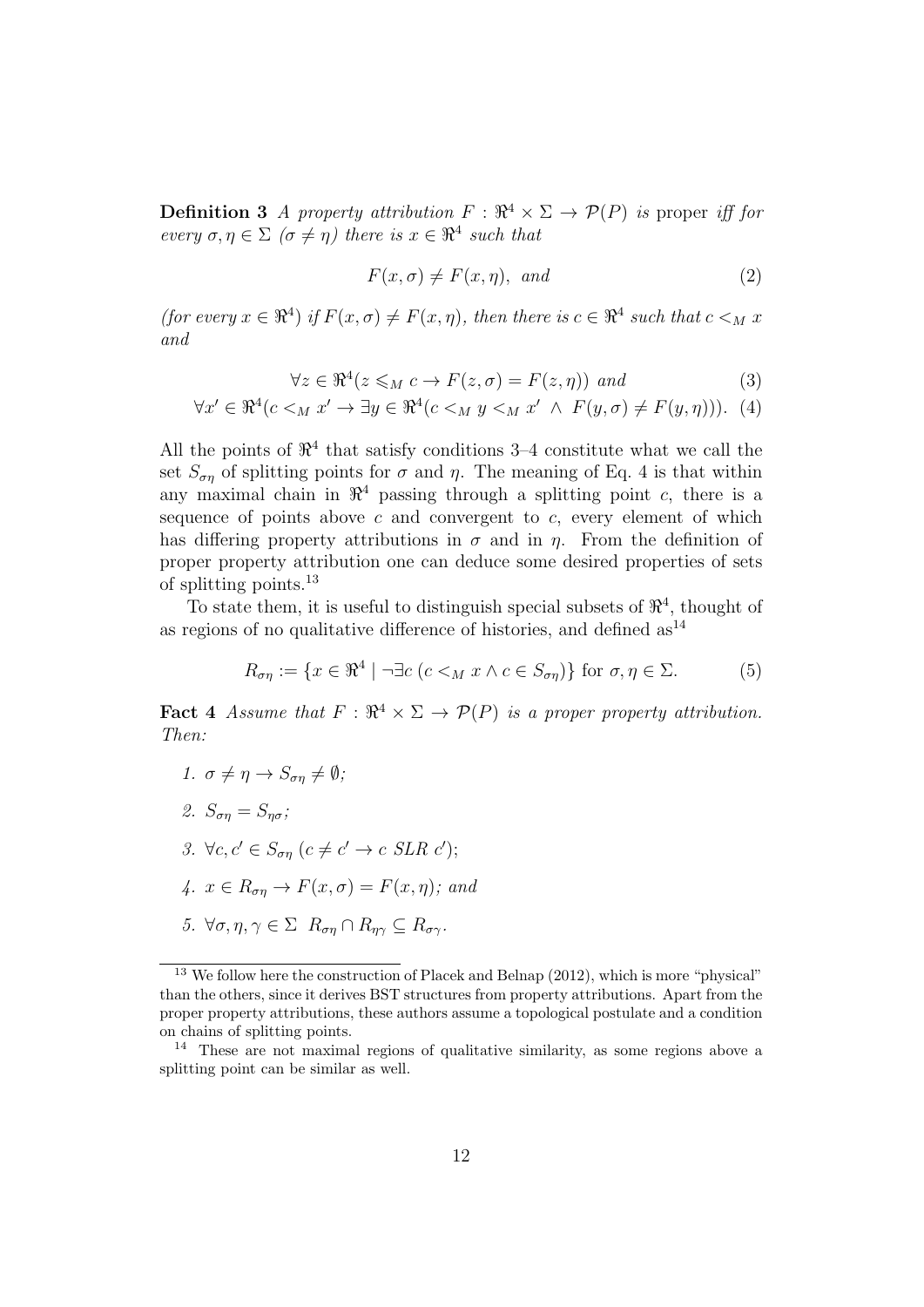Clearly,  $\Sigma$  is not the set of BST histories, and  $\leq_M$  is not a BST ordering – they do not satisfy the BST postulates. (But there is a perfect match between the two orderings if an MBS contains one history only – see Eq. 7). To produce a BST structure, we need to construct these latter notions, showing that they satisfy BST postulates. In this task, we follow Müller's  $(2002)$ construction, to which the reader should turn to for more information. First, we define relation  $\equiv$  on  $\mathbb{R}^4 \times \Sigma$ :<sup>15</sup>

$$
x\sigma \equiv y\eta \text{ iff } x = y \text{ and } x \in R_{\sigma\eta}.\tag{6}
$$

Provably  $\equiv$  is an equivalence relation on  $\mathbb{R}^4 \times \Sigma$ . Next, we define a BST event as an equivalence class with respect to  $\equiv$ , that is

$$
\{y\eta \mid y\eta \equiv x\sigma\} := [x\sigma]
$$

A BST ordering is defined as follows:

$$
[x\sigma] \leqslant [y\eta] \text{ iff } [x\sigma] = [x\eta] \land x \leqslant_M y. \tag{7}
$$

Importantly, it turns out that  $\Sigma$  is indeed a set of labels for histories, as every BST history is of the form:  $h_{\sigma} = \{ [x\sigma] \mid x \in \mathbb{R}^4 \}$  for  $\sigma \in \Sigma$ . It follows that the MBS ordering  $\leq$ , if restricted to a single history, coincides with the Minkowski ordering  $\leqslant_M$ , as we clearly have:

$$
[x\sigma] \leqslant [y\sigma] \text{ iff } x \leqslant_M y. \tag{8}
$$

Moreover, given that a property attribution is proper and an additional postulate is satisfied,<sup>16</sup> [ $x\sigma$ ] is a maximal element in the overlap of two histories  $h_{\sigma}$  and  $h_{\eta}$  iff x is a splitting point for these histories, i.e.,  $x \in S_{\sigma\eta}$ . The construction should finish with proofs that the resulting structure is indeed a BST model.<sup>17</sup>

Having done all this dry and formal work, we will now avail ourselves of a picture as an interlude. Figure 1 illustrates two Minkowskian Branching Structures, the first with two histories and one splitting point, and the second —with four histories and two splitting points. The shaded area indicates where a given history overlaps with the first history.

Formally speaking, an MBS is a triple  $\langle \Sigma, P, F \rangle$ , where  $\Sigma$  is a set of labels for scenarios,  $P$  is a set of point properties, and  $F$  is a proper property

<sup>&</sup>lt;sup>15</sup> To avoid eyestrain, we write  $x\sigma$  rather than  $\langle x, \sigma \rangle$ .

<sup>&</sup>lt;sup>16</sup> The postulate is: every convergent sequence in a set  $S_{\sigma\eta}$  is convergent to an element of  $S_{\sigma\eta}$ —cf. Placek and Belnap (2012).

 $17$  For proofs we refer the reader to Placek and Belnap (2012), or Müller (2002) and Wroński and Placek (2009).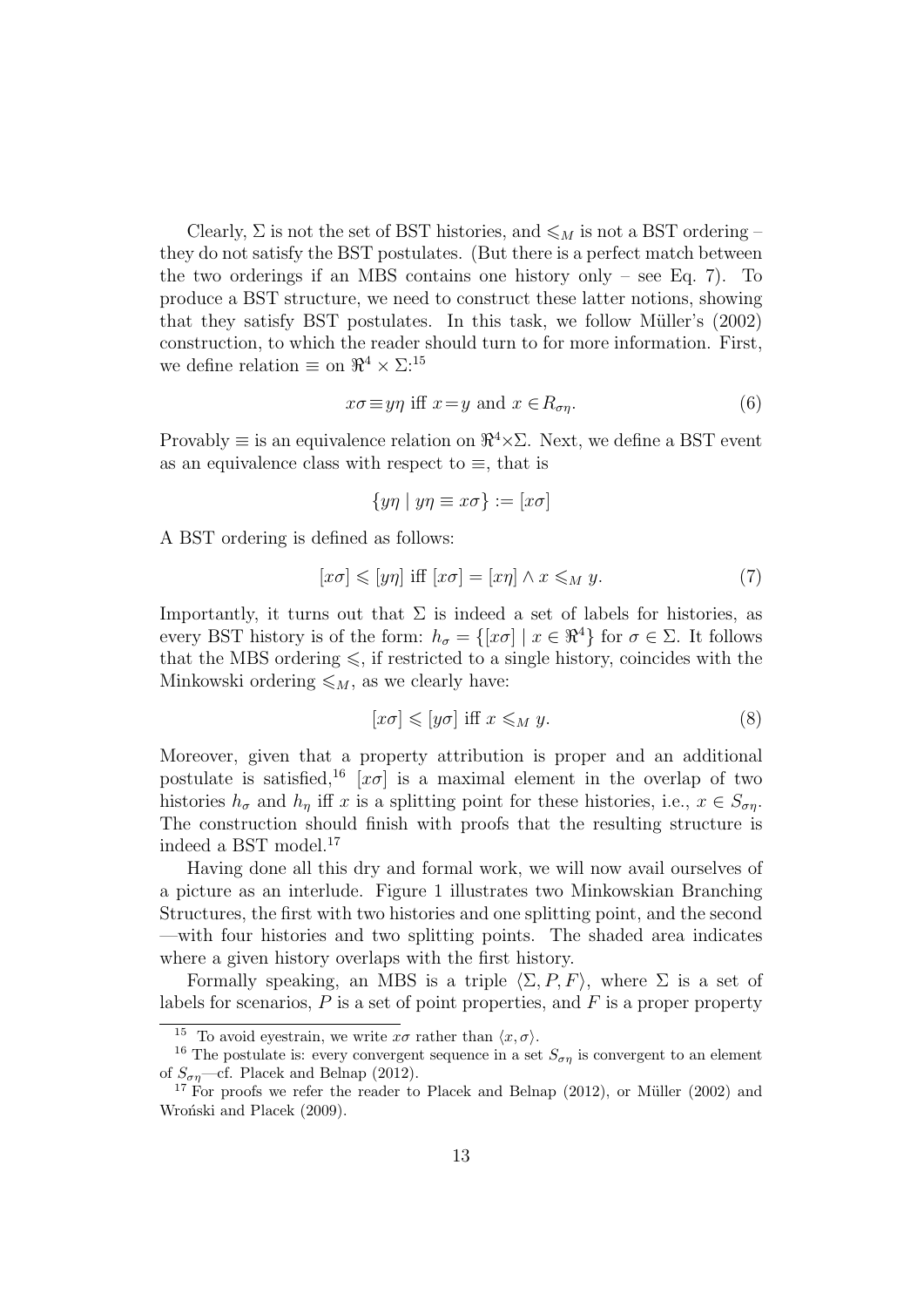

Figure 1: Top: an MBS with one splitting point and two histories. Bottom: an MBS with two splitting points and four histories. Shadowed regions indicate the intersection of a given history with a reference history  $\sigma$ . In contrast to this diagram, BST axioms do not dictate that such two splitting points require four histories.

attribution. A merit of this construction is that  $\langle \Sigma, P, F \rangle$  provides a natural semantic model for a propositional language with tense operators and modal operators, and whose atomic sentences have the form:

It is  $\psi$  here-and-now.

where  $\psi \in P$ . Furthermore, the proper property attribution F determines interpretation function  $\mathcal I$  in the following manner:

 $[x\sigma] \in \mathcal{I}(A)$  iff  $\psi \in F(x, \sigma)$ , where  $A =$ "It is  $\psi$  here-and-now".

The BST truth conditions for tense and modal operators can be readily reformulated in the MBS framework. For a point of evaluation we take  $\langle \langle \Sigma, P, F \rangle, [\chi \sigma] / \sigma \rangle$ , which we abbreviate as  $[\chi \sigma] / \sigma$ . Location  $loc([\chi \sigma]) = x$ , of course. As an example, we give below the truth conditions for *Poss* and  $At_y \ (y \in \mathbb{R}^4):$ 

 $[x\sigma]/\sigma \models Poss:B$  iff there is  $\eta \in \Sigma$  such that  $[x\sigma]=[x\eta]$  and  $[x\eta]/\eta \models B$  $[x\sigma]/\sigma \models At_y B \text{ iff } [y\sigma]/\sigma \models B, \text{ where } y \in \mathbb{R}^4.$  $\overline{(\mathsf{q})}$ 

Since in the clause for *Poss* the reference to label  $\sigma$  after the stroke is redundant, we will write  $[x\sigma] \models Poss: B$  for  $[x\sigma]/\sigma \models Poss: B$ .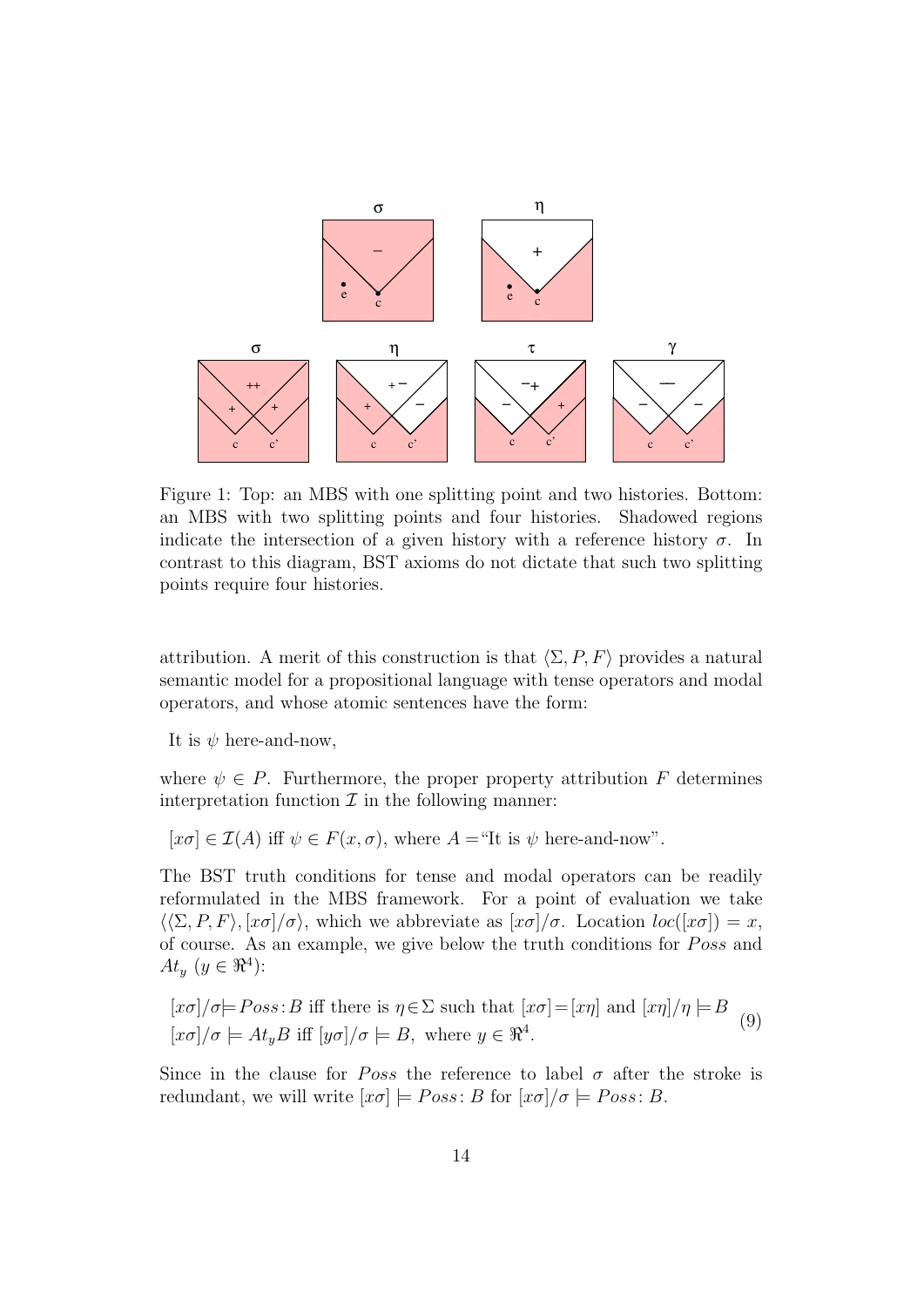With this whole machinery in place, we will now translate Definition 1 into the language of MBS's and then prove some properties of the past, present, and future in this framework. Below we write  $H_{x\sigma}$  for the set of labels for those histories to which  $[x\sigma]$  belongs, i.e.,  $H_{x\sigma} := {\eta \in \Sigma | [x\sigma] = [x\eta]}.$ 

**Definition 5 (future, MBS-style)** An event  $f = [x\sigma]$  belongs to the future of event  $e = [y\eta], [x\sigma] \in Future([y\eta]),$  iff there is event  $e' = [z\sigma']$  and an atomic formula A such that

- 1.  $[z\sigma'] < [x\sigma]$  and
- 2.  $[yn] \models Poss : At_z : A \text{ and }$
- 3.  $[yn] \models Poss : At_z : \neg A$ , and
- 4.  $H_{x\sigma} \subset H_{yn}$ .

The past and the present of a given event are defined analogously as in Def. 2.

#### 5 Past, present and future: results

In this section we will prove a few facts about past, present, and future in MBS's and discuss their features.

Modality first! We observe that the past, present, and future of a given event are fully characterized by simple facts about the inclusion of possible histories. This means that the three notions are characterized in modal terms only.

**Fact 6** 1.  $[x\sigma] \in Future([y\eta])$  iff  $H_{x\sigma} \subseteq H_{yn};$ 

- 2.  $[x\sigma] \in \text{Fast}([y\eta])$  iff  $H_{un} \subseteq H_{x\sigma}$ ;
- 3.  $[x\sigma] \in Present([y\eta])$  iff there is  $\gamma \in \Sigma$  such that  $[x\sigma] = [x\gamma]$  and  $[y\eta] =$  $[y\gamma]$  and (i)  $H_{y\gamma} = H_{x\gamma}$  or (ii)  $H_{y\gamma} \setminus H_{x\gamma} \neq \emptyset$  and  $H_{x\gamma} \setminus H_{y\gamma} \neq \emptyset$ ;
- 4. Future([yη]) is closed upward, i.e., if  $[x\sigma] \in Future([y\eta])$  and  $[x\sigma] \leq$ [ $x'\sigma'$ ], then  $[x'\sigma'] \in Future([y\eta])$ ;
- 5. Past( $[y\eta]$ ) is closed downward, i.e., if  $[x\sigma] \in \text{Fast}([y\eta])$  and  $[x'\sigma'] \leq$ [ $x\sigma$ ], then  $[x'\sigma'] \in Past([y\eta])$ .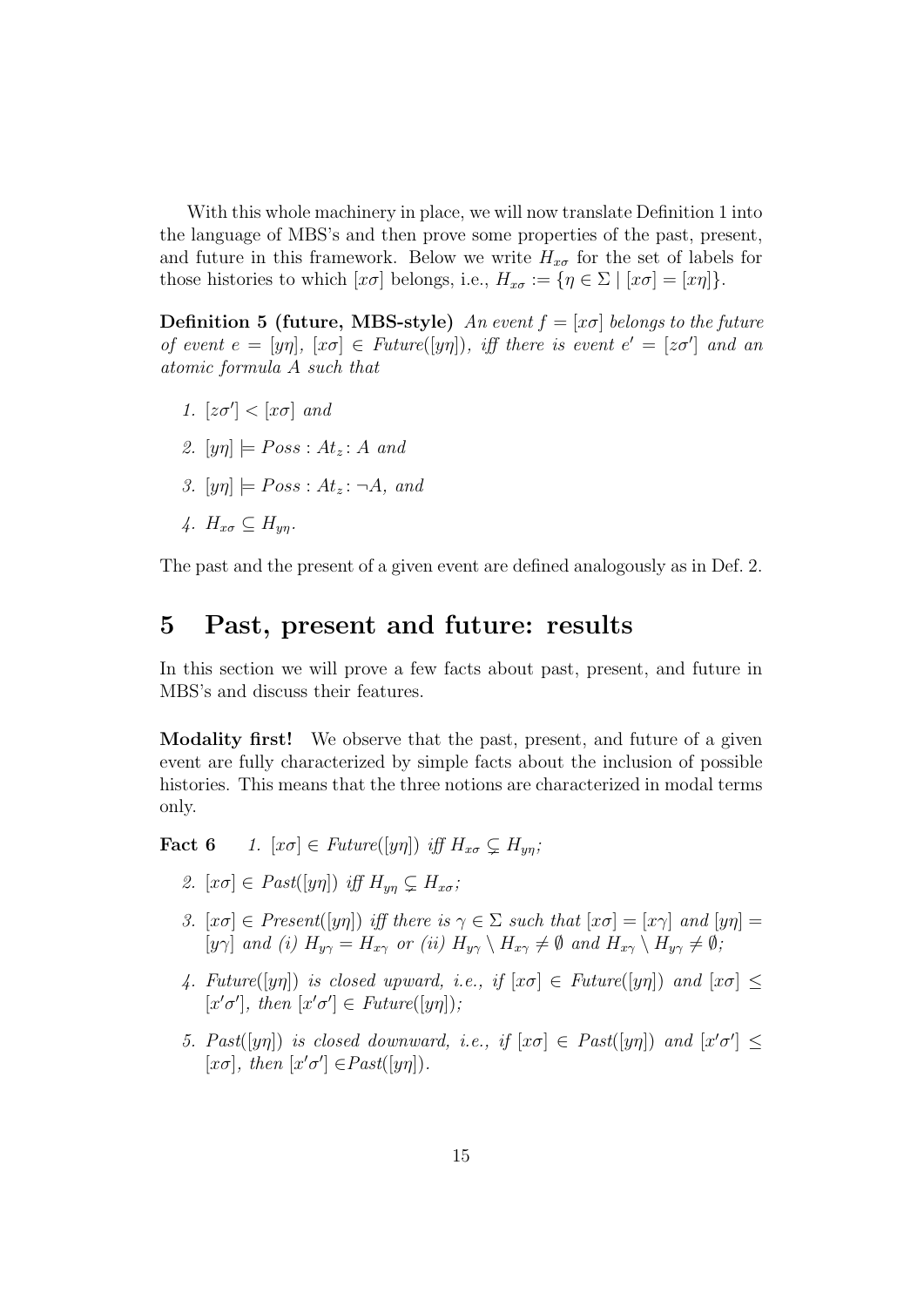PROOF:  $(1) \Rightarrow (*) H_{x\sigma} \subseteq H_{y\eta}$  is just clause  $(4)$  of Def. 5. To prove the strict inclusion, we will find  $\rho_1, \rho_2 \in H_{yn}$  such that  $\{\rho_1, \rho_2\} \nsubseteq H_{x\sigma}$ . Let  $[x\sigma] \in$ Future( $[yn]$ ). By clause (1) of the same Def. 5, there is a witness  $[z\sigma'] \leq [x\sigma]$ , which implies  $z \leq_M x$  and  $[z\sigma'] = [z\sigma]$ . Clause (2) and (3) of this Definition then imply, by the truth-conditions (9), that there are  $\rho_1, \rho_2 \in \Sigma$  and atomic formula A s.t. (†)  $[z \rho_1] = A$  and  $[z \rho_2] = \neg A$ , and  $[y \eta] = [y \rho_1] = [y \rho_2]$ , so (‡)  $\rho_1, \rho_2 \in H_{yn}$ . Observe next that (†) means that  $F(z\rho_1) \neq F(z\rho_2)$ . Def. 3 then requires the existence of a particularly located splitting point,  $c \in S_{\rho_1 \rho_2}$ s.t.  $c \lt_M z$ , so  $c \lt_M x$  (since  $[z\sigma] \leqslant [x\sigma]$ ). Hence  $x \notin R_{\rho_1\rho_2}$ . Thus, by Eqs. 5 and 6,  $[x\rho_1] \neq [x\rho_2]$ , so it is impossible that both  $[x\sigma] = [x\rho_1]$  and  $[x\sigma] = [x\rho_2]$ . Hence  $\{\rho_1, \rho_2\} \not\subseteq H_{x\sigma}$ . This implies, taken together with  $(\ddagger)$ and  $(\star)$ , the strict inclusion  $H_{x\sigma} \subsetneq H_{y\eta}$ .

(1)  $\Leftarrow$ . RHS implies that there is  $\gamma \in \Sigma$  s.t.  $[x\sigma] \neq [x\gamma]$  but  $[y\eta] = [y\gamma] =$ [y $\sigma$ ]. By Eqs. 5 and 6, there is  $c \in S_{\sigma\gamma}$  s.t.  $c \lt_M x$ . Thus, by clause (4) of Def. 3, there is z, with (†)  $c \leq_M z \leq_M x$ , such that  $F(z\sigma) \neq F(z\gamma)$ , hence for some atomic  $A$ ,  $[z\sigma] \models A$  and  $[z\gamma] \models \neg A$  (or vice versa). Since  $\sigma, \gamma \in H_{yn}$ , we get  $[y\eta] \models Poss : At_z : A$  and  $[y\eta] \models Poss : At_z : \neg A$ , so clauses (2) and (3) of Def. 5 are satisfied. Clause (4) follows from RHS, and clause (1) is implied by (†).

(2) Immediate from (1).

(3) From (1) and (2) above, and by the requirement that  $[x\sigma]$  and  $[y\eta]$  share a history.

(4) Immediate from (1).

(5) Immediate from (2).  $\square$ 

Openness is great again. The construction has a desired consequence concerning openness vs. settledness. If Future( $[y\eta]$ )  $\neq \emptyset$ , then it is open in the sense that there is no single history that contains it wholly. In contrast, for any [yn], Past([yn]) is settled in the sense that it is a subset of a history (typically, of more than one history). Finally, settledness of  $Present(|y\eta|)$ is more tricky, as it depends on the details of the model. These claims are stated more precisely and then proven in the facts below.

**Fact 7** (1) If Future( $[y\eta]$ )  $\neq \emptyset$ , then there are  $[x\sigma]$ ,  $[x\sigma'] \in Future([y\eta])$  such that  $[x\sigma] \neq [x\sigma']$ . (2) For every  $[x\sigma] \in \text{Fast}([y\eta])$ :  $[x\sigma] = [x\eta]$ .

PROOF: (1) Let Future( $[y\eta]$ )  $\neq \emptyset$ . By Fact 6(4) and since histories are upward directed, there is  $[x\sigma] \in$  Future( $[y\eta]$ ) s.t.  $y \leq_M x$ . By clause (1) – (3) of Def. 5 there are witnesses  $\sigma' \in \Sigma$ ,  $\sigma \neq \sigma'$ ,  $z \in \Re^4$ ,  $z \leq_M x$ , and atomic formula A such that (†)  $[z\sigma] \models A$  and  $[z\sigma'] \models \neg A$  and  $[y\eta] = [y\sigma] = [y\sigma']$ .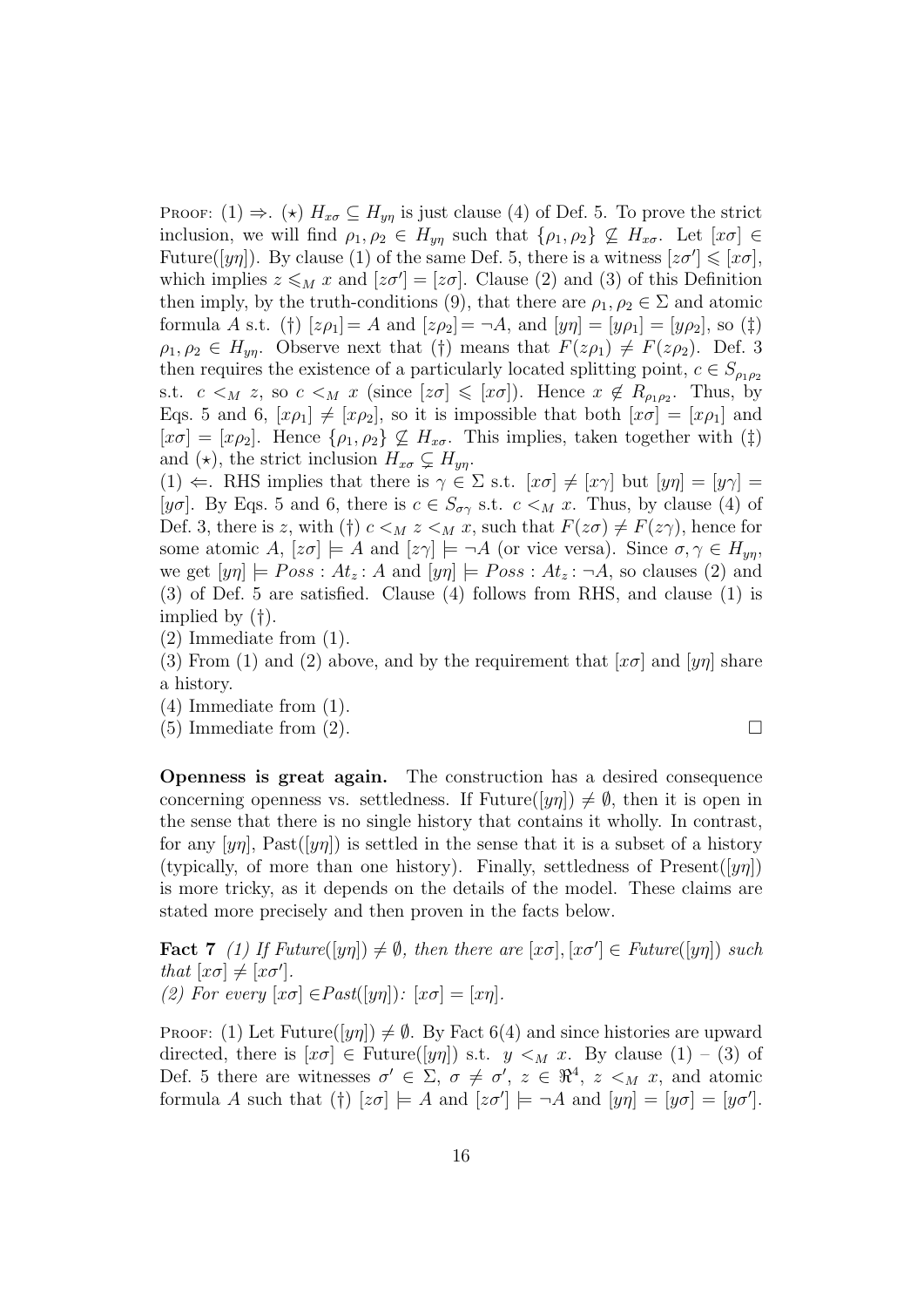Since  $y <_M x$ ,  $H_{x\sigma'} \subseteq H_{y\sigma'}$ , and since  $[y\sigma'] = [y\eta]$ , clause (4), i.e.,  $H_{x\sigma'} \subseteq H_{y\eta}$ follows. Thus, we got  $[x\sigma'] \in Future([y\eta])$ . By (†), there is  $c \in S_{\sigma,\sigma'}$  such that  $c \lt_M z$  and hence  $c \lt_M x$ . It follows that  $[x\sigma] \neq [x\sigma']$ .

(2) Clearly, the implication holds if  $\text{Fast}([y\eta]) = \emptyset$ . Otherwise, by Fact 6 (2) for any  $[x\sigma] \in \text{Fast}([y\eta]), \eta \in H_{x\sigma}$ , and hence  $[x\sigma] = [x\eta].$ 

To comment on the proof of clause (1), note that a region of the Future of e that is above e is always open; yet there might be other regions of the Future of e, and they may fail to be open. We turn to the Present next:

Fact 8 There are MBS's in which (1) events have open Presents and (2) the relation of being co-present with a given event is not transitive.

PROOF: (1) A sought-for MBS is depicted at the bottom of Figure 1. It has two space-like related binary splitting points  $c$  and  $c'$  and four histories, labelled by  $\sigma, \eta, \tau$ , and  $\gamma$ . The splittings are given by  $c \in S_{\sigma\tau} \cap S_{\sigma\gamma} \cap S_{\eta\tau} \cap S_{\eta\gamma}$ and  $c' \in S_{\sigma\eta} \cap S_{\sigma\gamma} \cap S_{\tau\eta} \cap S_{\tau\gamma}$ . Pick  $x, y \in \mathbb{R}^2$  such that  $x > c$  but  $x \not> c'$ and  $y \ngeq c$  but  $y > c'$ . Consider then  $[x\sigma]$ ,  $[x\tau]$  and  $[y\tau]$ . By the splittings we have (†)  $H_{x\sigma} = {\sigma, \eta}, H_{x\tau} = {\tau, \gamma}, \text{ and } H_{y\tau} = H_{y\sigma} = {\sigma, \tau}.$  So  $[x\sigma]$ and  $[y\tau]$  share a history  $(\sigma)$  and  $[x\tau]$  and  $[y\tau]$  share a history  $(\tau)$ .<sup>18</sup> Also,  $H_{x\sigma} \setminus H_{y\sigma} \neq \emptyset$ ,  $H_{y\sigma} \setminus H_{x\sigma} \neq \emptyset$ ,  $H_{x\tau} \setminus H_{y\tau} \neq \emptyset$ , and  $H_{y\tau} \setminus H_{x\tau} \neq \emptyset$ . It follows that  $[x\sigma], [x\tau] \in Present([y\tau])$ . On the other hand,  $x > c \in S_{\sigma\tau}$  implies  $[x\sigma] \neq [x\tau]$ , which proves that  $Present([y\tau])$  is open.

(2) The same MBS is a witness for the second claim. The co-presence is defined by:  $CP(e, e')$  iff  $e \in Present(e')$ . By Fact 6 (3),  $CP$  is reflexive and symmetric. So we have  $CP([x\sigma], [y\tau])$  and  $CP([y\tau], [x\tau])$ . But by (†) above,  $[x\sigma]$  and  $[x\tau]$  do not share a history, so they are not co-present.

Note that our witness for the openness of future and non-transitivity of co-presence is based on a pair of SLR splitting points, with the splitting working "combinatorially". That is, two outcomes split at each splitting points, and then we have four histories. It takes little reflection to see that this pattern of splitting always leads to the openness of future and nontransitivity of co-presence. A remedy is to postulate that splitting does not happen combinatorially. We return to this subject on p. 18

Is the tripartite division observed? The way we defined the three notions, Past, Present, and Future of event  $[y\eta]$ , they divide any history to which  $[y\eta]$  belongs. That is, for any history  $h_{\sigma} = \{ [x\sigma] \mid x \in \mathbb{R}^4 \}, \sigma \in \Sigma$ , and such that  $[y\eta] = [y\sigma] \in h_{\sigma}$ ,

$$
h_{\sigma} = (\text{Fast}([y\eta]) \cup \text{Present}([y\eta]) \cup \text{Future}([y\eta])) \cap h_{\sigma}.
$$
 (10)

For brevity's sake, we write "in history  $\sigma$ ", though to be correct, it should be "in the history labelled by  $\sigma$ ".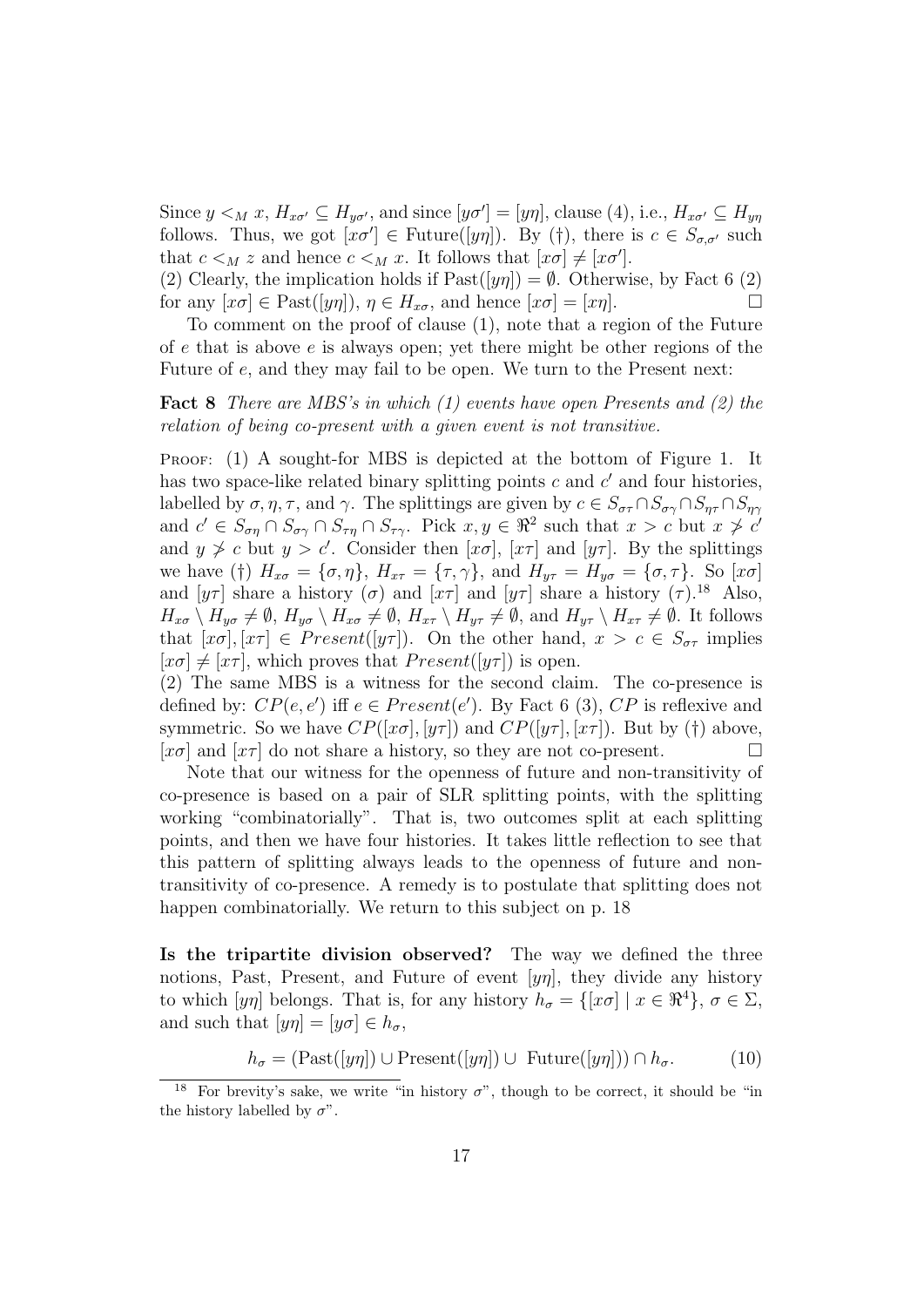Since Future( $[y\eta]$ ), if non-empty, is not fully contained in any history (and Present( $[y\eta]$ ) might happen not to be fully contained in any history), we need to have an intersection with  $h_{\sigma}$  on the RHS of the above equation. Note however that in some cases the division might be into fewer sets than three, since Future, or Past, or both might be empty (see Section 6). On the other hand, Present( $[y\eta]$ )  $\neq \emptyset$  for every  $[y\eta]$ , since  $[y\eta] \in \text{Present}([y\eta])$ , see Fact 6 (3). Thus, the tripartite division can be degenerate, but it holds (degenerate or not). Another weirdness is that Past and Future of a given event can overlap – see Section 6.

Invariance The Past, Present, and Future of a given event are defined in terms of pre-causal ordering  $\leq$  and set-theoretical operations on it. This ordering, if restricted to a single history, yields the Minkowski ordering  $\leqslant_M$ , see Equation 8, which is invariant with respect to automorphisms of Minkowski space-time. Thus, the regions of histories that our definitions pick out are invariant with respect to these automorphisms.

Transitivity of co-presence – modal correlations to the rescue? Clearly, co-presence is reflexive and symmetric (each by Fact 6 (3)). However, it may fail to be transitive, which we showed in Fact 8. The proof was based on disjunct (ii) of Fact 6 (3), which requires non-empty differences of the sets of appropriate labels. Observe, however, that if co-presence is based on identity of sets of labels (which is disjunct (i) of the same Fact), transitivity obtains since obviously identity is transitive. This brings in the question: under what condition the nice disjunct (i)  $H_{x\sigma} = H_{y\sigma}$  rather than the troublesome disjunct (ii) of Fact 6 (3) obtains?

To unpack (i), it means that for every  $\gamma \in \Sigma$ ,  $x \in R_{\sigma\gamma}$  iff  $y \in R_{\sigma\gamma}$  (here we already incorporated the condition that  $[x\sigma]$  and  $[y\eta]$  share a history,  $\sigma$ ). This is further equivalent to the claim that for any  $\gamma$ ,  $\exists c \in S_{\sigma\gamma}$   $c \leq_M x$  iff  $\exists c' \in S_{\sigma\gamma}$   $c' <_M y$ . This condition is trivially satisfied if histories split from  $\sigma$  in the *common* past of x and y rather than in the past of one of them only. It has a bite if  $\sigma$  splits from histories  $\gamma$  and  $\eta$  at two space-like related points  $c \in S_{\sigma\gamma}$  and  $c' \in S_{\sigma\eta}$  only, where  $c \lt_M x$  but  $c \nless_M y$ , and  $c' \lt_M y$ but  $c' \nless M x$ . Then the condition requires that exactly the same histories must split at c and c'. Thus,  $c \in S_{\sigma\eta}$  and  $c' \in S_{\sigma\gamma}$  as well. This coordinated splitting is in contrast to the MBS with "combinatorial" splitting depicted at the bottom of Figure 1, where, for instance,  $\sigma$  and  $\tau$  split at c, but not at  $c'.$ 

Somewhat worryingly, such coordinated splittings are reminiscent of EPR correlations, modally understood. On this understanding, although each of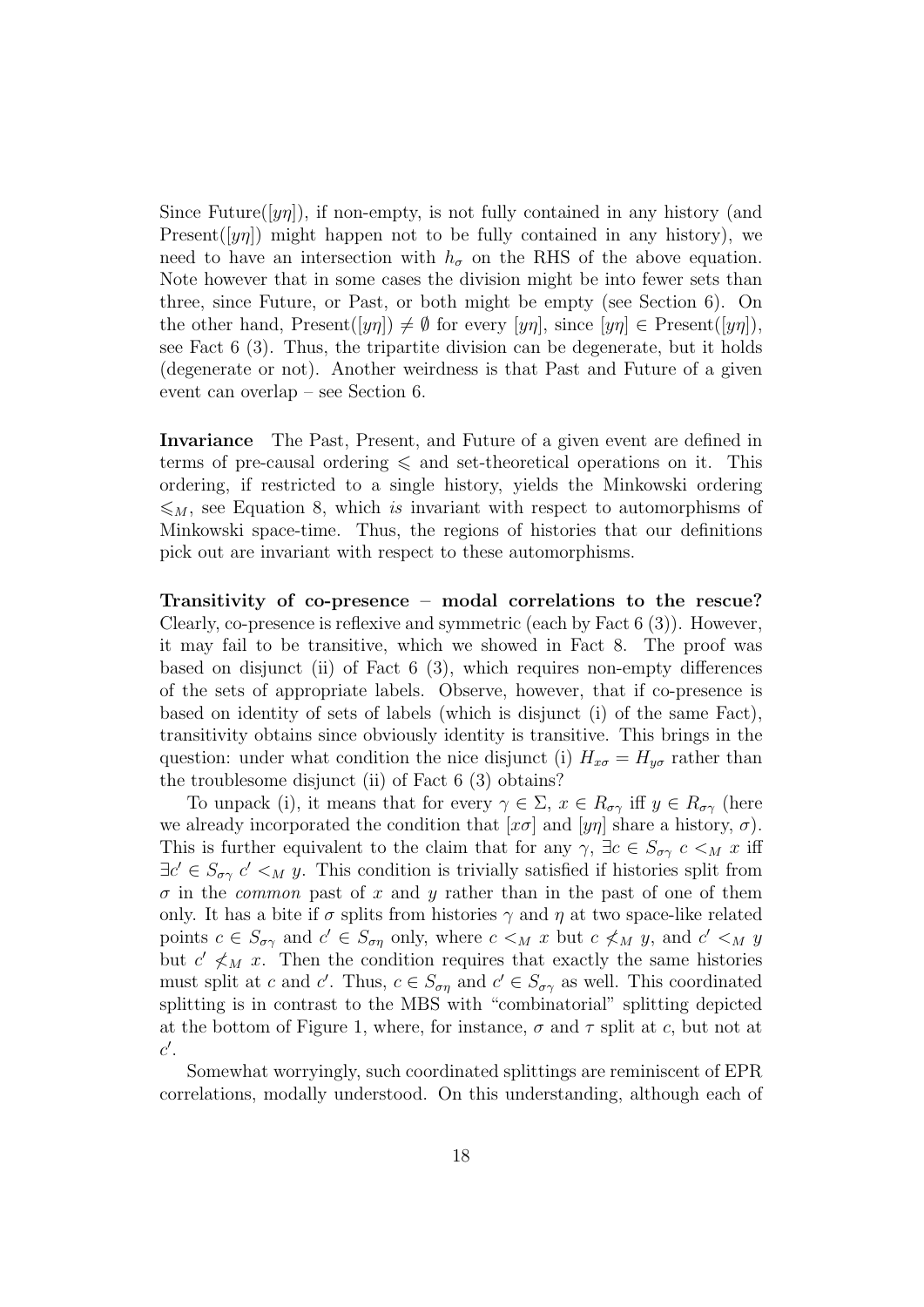the two space-like related measurements has two possible outcomes, say  $+$ and −, some joint combinations of these outcomes, say ++, or −−, are not possible.<sup>19</sup> Such modal correlations, known also as "modal funny business", MFB, have been analyzed in BST literature, in particular in the context of quantum experiments, cf. Belnap (2002, 2003), Müller et al (2008), and references therein.

Since in the condition above the quantification is over all histories  $\gamma$ , in order to enforce the transitivity of co-presence in the whole MBS, one needs to assume the following global condition:

**Definition 9 (MFB)** For every  $\sigma, \gamma, \eta \in \Sigma$  and every  $c, c' \in \Re^4$ .

if 
$$
c \in S_{\sigma\gamma}
$$
,  $c' \in S_{\sigma\eta}$  and  $c$  SLR  $c'$ , then  $c' \in S_{\sigma\gamma}$ .

We prove now that the condition of MFB does some useful work:

**Fact 10** For any event  $[y\eta]$  in an MBS that satisfies MFB, (1) Present( $[y\eta]$ ) is settled and (2) co-presence is transitive.

PROOF: (1) From the assumption that there are distinct events  $[x\sigma]$ ,  $[x\sigma'] \in$ *Present*([yn]) we derive a contradiction with MFB. By Fact 6 (3), there are  $\gamma, \gamma' \in \Sigma$  such that  $[x\sigma] = [x\gamma], [x\sigma'] = [x\gamma'], [x\gamma] \neq [x\gamma'],$  and (†)  $[y\eta] = [y\gamma] = [y\gamma']$ . Hence  $x \notin R_{\gamma\gamma'}$  but  $y \in R_{\gamma\gamma'}$ . There is thus  $c \in S_{\gamma\gamma'}$ such that  $c \leq_M x$  but  $c \nless_M y$ . Further, since  $\gamma' \in H_{y\gamma}$  but  $\gamma' \notin H_{x\gamma}$ ,  $H_{y\gamma} \neq H_{x\gamma}$ . Thus, condition (i) of Fact 6 (3) is not satisfied, so condition (ii) must hold, so in particular we must have  $H_{x\gamma} \setminus H_{y\gamma} \neq \emptyset$ . Thus, for some  $\alpha \in \Sigma: [y\alpha] \neq [y\gamma]$  but  $[x\alpha] = [x\gamma]$ . There is thus  $c' \in S_{\alpha\gamma}$  such that  $c' \leq_M y$ but  $c' \nless_M x$ . It cannot be that c and c' are comparable, as it implies  $c' \nless_M x$ or  $c \lt_M y$ . Hence c SLR c'. As the premises of MFB are satisfied, it follows that  $c' \in S_{\gamma\gamma'}$ . Since  $c' \leq_M y$ , we get that  $[y\gamma] \neq [y\gamma']$ , which contradicts (†). We thus derived a contradiction from the assumption that  $Present([y\eta])$  is open, which proves that it is settled.

(2) Recall that co-presence is symmetric. Let us thus suppose that (†)  $[x\sigma]$ ,  $[x'\sigma'] \in Present([y\eta])$ . We argue that  $[x'\sigma'] \in Present([x\sigma])$ . As we just proved, Present is settled, so there is  $\alpha \in \Sigma$  such that (†)  $[x\sigma] = [x\alpha]$ ,  $[x'\sigma'] = [x'\alpha]$ , and  $[y\eta] = [y\alpha]$ . By the argument like in the proof above, given MFB, condition (ii) of Fact 6 (3) cannot be satisfied. That is, it is not true that  $(H_{x\alpha} \setminus H_{y\alpha} \neq \emptyset$  and  $H_{y\alpha} \setminus H_{x\alpha} \neq \emptyset)$ , and it is not true that  $(H_{x'\alpha} \setminus H_{y\alpha} \neq \emptyset \text{ and } H_{y\alpha} \setminus H_{x'\alpha} \neq \emptyset).$  Thus, since (†) holds, condition (i) of Fact 6 (3) must be satisfied, i.e.,  $H_{x\alpha} = H_{y\alpha}$  and  $H_{x'\alpha} = H_{y\alpha}$ . Thus,  $H_{x'\alpha} = H_{x\alpha}$ . This together with  $(\ddagger)$  shows that  $[x\sigma'] \in Present([x\sigma])$ .  $\Box$ 

<sup>19</sup> Observe that missing joint outcomes need not be understood in modal terms, as the impossibility of certain histories. A more standard move, as suggested by quantum mechanics, is to assign zero probability to such (seemingly) impossible results.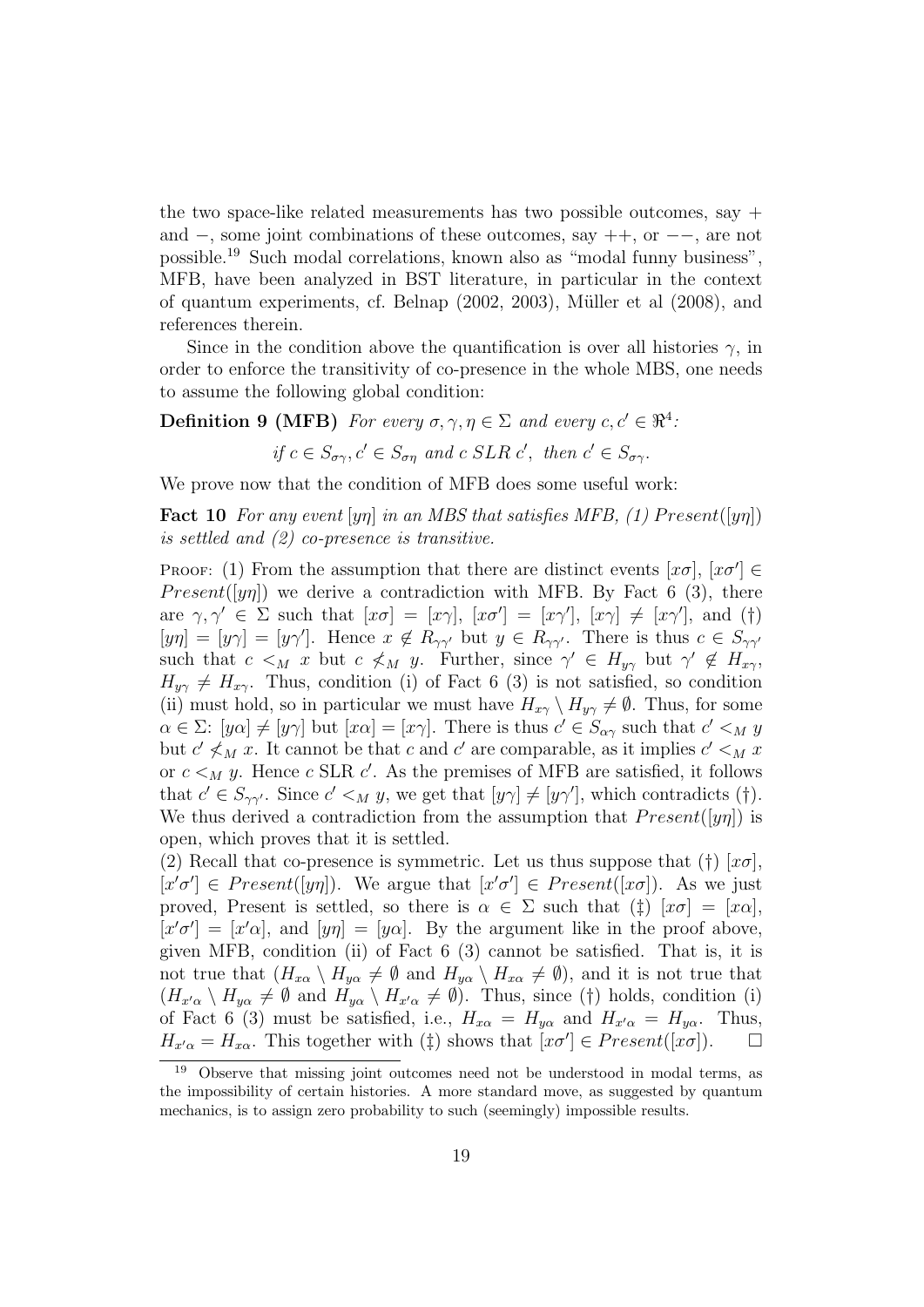Separation of past, present, and future from causal cones. By our Definition 5, it may transpire that the Future of event  $e$  is larger than the future light cone of e. Similarly, Past of event e may happen to be larger that the past light cone of e. These results reflect the absence of a causal-order condition in our explication of Future, i.e., we do not require that  $e < f$ for f being in the future of e. This is because we want Past, Present, and Future to be defined in terms of modal notions only, which is indeed achieved (see Fact 6). Also, we want to have a possibly thin Present, which calls for making Past and Future possibly large.

A more general observation is that tenses work differently than the precausal ordering  $\leq$ . It might happen that an event belongs to the Present of a given event, although it is pre-causally before (or after) it. This has further counter-intuitive consequences. For instance, consider three precausally related events  $e < e' < e''$  such that in the history to which they all belong there is just one choice point  $c$ , which is located between  $e$  and  $e'$ . Our framework then gives the verdict that  $e'$  and  $e''$  belong to the Future of e, but e'' belongs to the Present of e' rather than to the Future of  $e'.^{20}$  As we may make the temporal distance (in terms of metric time) between  $e'$  and  $e''$ arbitrarily large, the worry is that  $e''$  "comes to being well before its time". One may try to alleviate this worry by interpreting the succession of causally extended presents as a granular way of becoming. On this reading, the fact that two temporally remote events are co-present means that they come to being at the same stage of becoming. Having said so, I concede that the separation of tenses from causal and temporal relations is counter-intuitive. To make things worse, not every model allows for the succession of presents – see above on the transitivity of co-presence.

What is it really like? Since the Past, Present and Future of events depends heavily on where, and how often, alternative histories split, a premonition of whether, and if so, how splitting happens in our world is highly interesting. As this is a large topic, two remarks must suffice here. On a standard understanding of radioactivity, a radioactive particle existing without decay for a time being makes for a continuous set of splitting points. The existence of modal correlations, EPR-style, is more controversial, because the "lacking histories" can be modeled probabilistically rather than modally, by having only tiny, or just null, probabilities assigned.

Going Beyond Minkowski. In this paper we have restricted ourselves to analyzing Past, Present, and Future in a modal framework in which histories

<sup>20</sup> For this example I am grateful to an anonymous reviewer for this journal.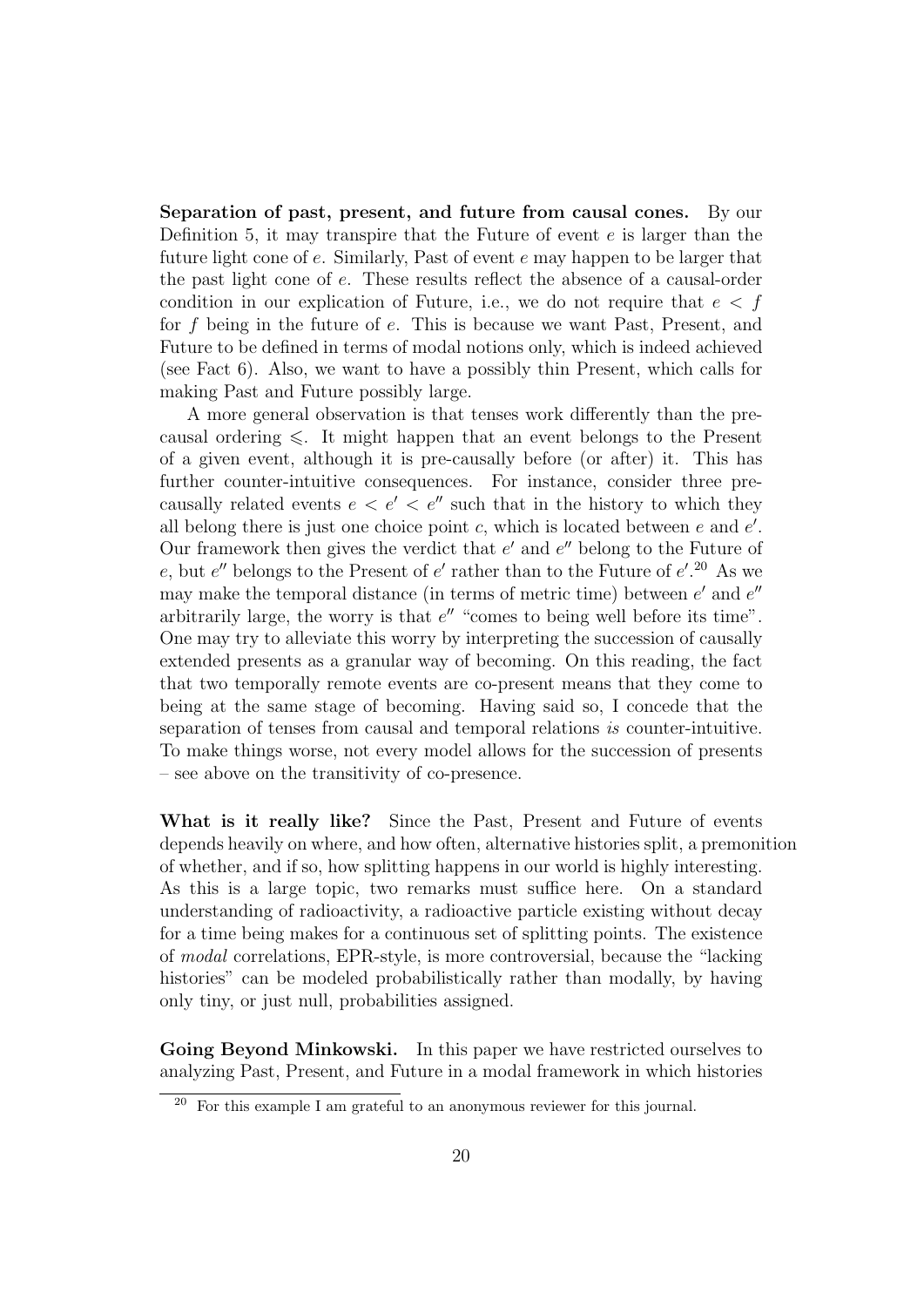are isomorphic to Minkowski space-time. One might naturally wonder if this analysis can carry over to other space-times. The answer is in the affirmative – as long as the space-times (or rather, histories based on these space-times) satisfy BST axioms. Although the axioms are not too restrictive, as for instance they permit many space-times of General Relativity, they imply asymmetry (i.e., if  $e < e'$ , then  $\neg(e' < e)$ ), which means that they exclude space-times with causal loops.

# 6 What do the past, present, and future look like?

We will now apply Definitions 5 and 2, and Fact 6 to some selected MBS's to visualize what the future, the present and the past of a given event are. The direction of this little survey is from "nice" to "weird" examples.

Two time-like splitting points. Consider first an MBS with three histories, i.e.  $\Sigma = {\sigma, \eta, \tau}$ , in which the proper property attribution yields two splitting points  $c_1, c_2 \in \mathbb{R}^4$  such that  $c_2 <sub>M</sub> c_1$  and  $S_{\sigma\eta} = \{c_1\}$  and  $S_{\sigma\tau} =$  $S_{\eta\tau} = \{c_2\}.$  That is,  $\eta$  and  $\sigma$  split from  $\tau$  at  $c_2$ , and then  $\eta$  splits from  $\tau$  at  $c_1$ . Figure 2 represents these three histories as squares with a common bottom region. To explain the shadow convention, a difference in shadow indicates that the corresponding regions are not to be identified (but that does not imply that every two corresponding points have different properties).

Now pick any event  $e := [x\sigma]$  that is above  $c_2$  but not above  $c_1, c_2 \leq_M x$ and  $x \not>_{M} c_1$  and ask: (1) What is the future of e? (2) What is its past? (3) And what is its present? Fact 6 yields the following verdicts:

- 1. The future of  $e = [x\sigma]$  is the set of events that are strictly above  $[c_1\sigma]$ :  $Future([x\sigma]) = \{[z\gamma] \mid c_1 \leq_M z \land \gamma \in \{\sigma, \eta\}\}.$  Note that this region is the union of two future light cones of  $c_1$ , in histories labeled by  $\sigma$  and  $\eta$ . The light cones include boundaries but exclude e. And the future of  $e$  is above  $c_1$  rather than above  $e$ .
- 2. The past of  $e = [x\sigma]$  is the set of events that are in history  $\sigma$  and not strictly above  $[c_2\sigma]$ :  $Fast([x\sigma]) = \{[z\sigma] | c_2 \nless M z\}$ . In contrast to the future, the past is shared by all the three histories.
- 3. The present of  $e = [x\sigma]$  is the set of events in history  $\sigma$  and "between"  $c_2$  and  $c_1$  in the sense:  $Present([x\sigma]) = \{[z\sigma] | c_2 \leq_M z \wedge c_1 \not\leq_M z\}.$ The present of e is shared by the two histories to which e belongs.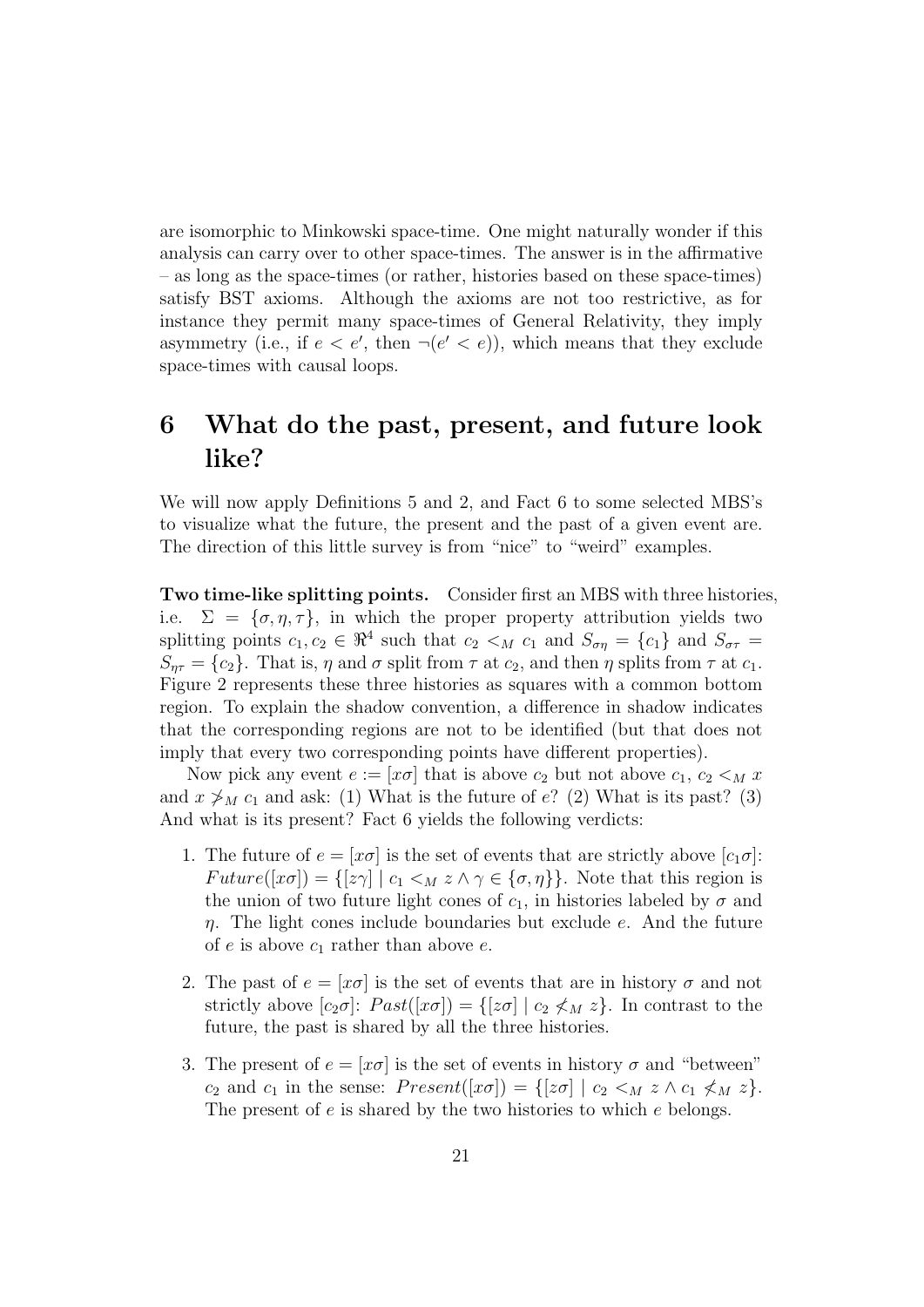

Figure 2: The past, the present, and the future of  $e = [x\sigma]$ .

Note that the present of  $e = [x\sigma]$  turns out to be a spatially extended and temporally thick collection of events. Its temporal thickness depends on the Lorentz interval of the (time-like) vector  $c_1c_2$ . Moreover, in this model copresence is transitive as all sets of splitting points contain just one element, so condition MFB is automatically satisfied.

Four splitting points, layered in two SLR pairs. Consider an MBS with three histories, i.e.,  $\Sigma = {\sigma, \eta, \tau}$ , with  $S_{\sigma\eta} = {c_1, c_2}$  and  $S_{\sigma\tau} = S_{\eta, \tau}$  ${c_3, c_4}$ , where  $c_3 <_{M} c_1$  and  $c_4 <_{M} c_2$  – see Figure 3. Next, pick an arbitrary event  $[x\sigma]$ , with x sliced between two pairs of splitting points, that is,  $(c_3 <_M$ x or  $c_4 <sub>M</sub>$  x) and  $(c_1 \nless_{M} x$  and  $c_2 \nless_{M} x)$ . Applying Fact 6 we get this result:

$$
\text{Present}([x\sigma]) = \{ [y\sigma] \mid (y >_M c_3 \lor y >_M c_4) \land (y \not\geq_M c_1 \land y \not\geq_M c_2) \}.
$$

Thus, the present of  $x\sigma$  turns out to have the shape of a thick letter W. Note that by adding more splitting points to  $S_{\sigma\eta}$  and to  $S_{\sigma\tau}$  we obtain as Present a "generalized" letter W, with more top corners and more bottom corners. And by making smaller the separation between  $S_{\sigma n}$  and  $S_{\sigma \tau}$  we can make the generalized  $W$  arbitrarily thin. We can make it extend through the whole history as well. Yet beware: each construction of this sort requires EPR-like modal correlations, that is, the satisfaction of condition MFB. Thus, we may arbitrarily closely approximate the Present as an infinitely thin maximal space-like hyper-surface, but at the price of a massive EPRlike modal correlations.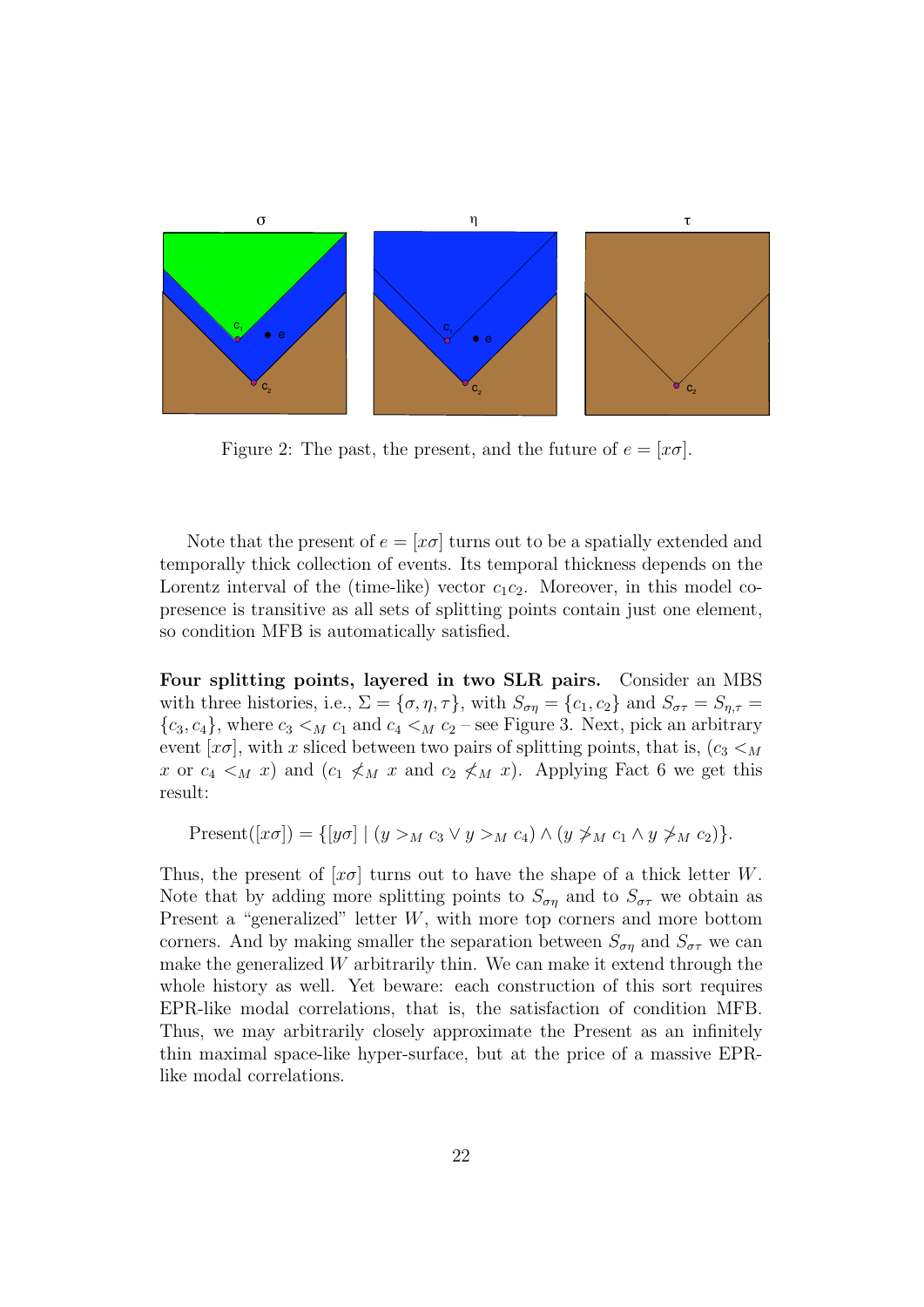

Figure 3: History  $\{ [x\sigma] \mid x \in \mathbb{R}^4 \}$  with four splitting points  $c_1, \ldots, c_4$ . The present of event  $e = [x\sigma]$  is indicated by the shaded area.

**Extreme cases** (i) Let us first focus on an MBS with two histories  $\sigma$  and  $\eta$ , which split at a single point c, so  $\{c\} = S_{\sigma\eta}$ . For  $x \ngeq c$  (which includes  $x = c$ ), Present $([x\sigma]) = \{ [y\sigma] \mid y \not\geq c \}$  and Future $([x\sigma]) = \{ [y\sigma] \mid y > c \}$ . Note that Past( $[x\sigma]$ ) =  $\emptyset$ . The situation is symmetrical for  $x > c$ : Present( $[x\sigma]$ ) =  $\{ [y\sigma] \mid y > c \},$  Past $([x\sigma]) = \{ [y\sigma] \mid y \not\geq c \},$  and Future $([x\sigma]) = \emptyset$ .

(ii) Next consider an MBS with just one history  $\sigma$ . This is a depiction of global determinism. In this MBS, for every event, its past as well as its future are empty, from which it follows that for every event, its present is the entire history. We thus have a block universe, indeed. This is a controversial verdict as the popular intuition sees a non-trivial past, present, and future in a deterministic word. For a representative statement of this intuition, see Gale (1963).

(iii) At the other extreme, if a history splits at every point with some other history, that is, if  $\forall x \in \mathbb{R}^4 \exists \eta \in \Sigma \ x \in S_{\sigma\eta}$  for some  $\sigma \in \Sigma$ , then every event in history  $\sigma$  has non-trivial past, present, and future. What do they look like, depends on the details of the model, in particular whether it satisfies MFB. MFB may be used to construct sets  $S_{\sigma\eta}$  as maximal space-like surfaces that continuously foliate history  $\sigma$ . Each surface of this kind then is the Present of every event that belongs to it. If MFB is not satisfied, the shape of an event's present depends on the particular way in which the condition fails. In particular, if all splittings are combinatorial, for each event e its Past and Present contain all events space-like related to e (so they overlap), and  $Present(e)$  is identical to e itself.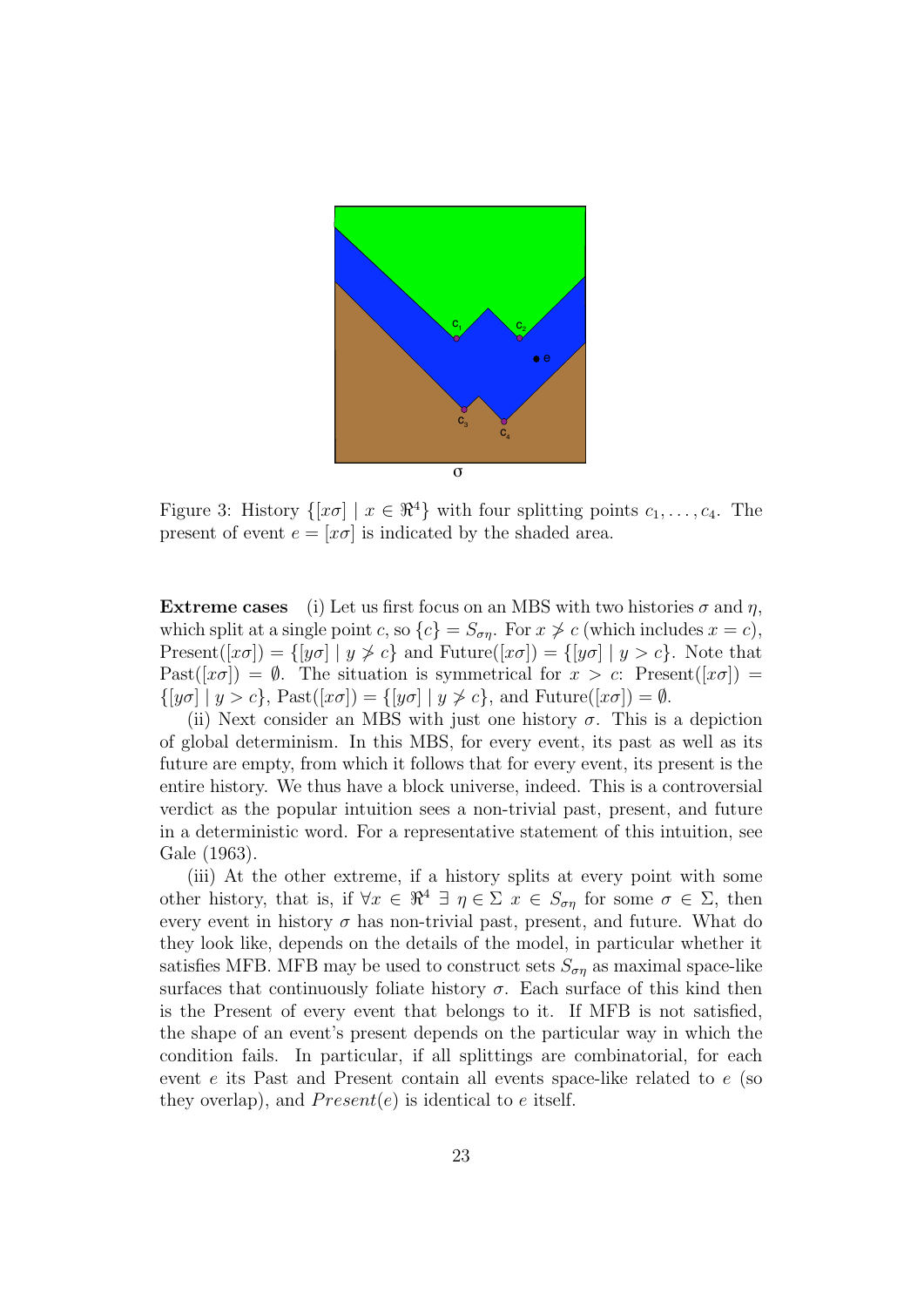# 7 Conclusions

We have investigated a modal explication of the notions of past, present and future, one constructed on the idea that the past is settled, but the future is open. In choosing a link between future and contingency, we decided for a possibly weak association encapsulated by S. We then used a rigorous framework of BST and MBS to write down our definitions, and prove some facts about an event's past, present, and future if the underlying space-time is Minkowski.

A salient feature of this construction is that the shape of the present (past and future) of event e from history h depends on the location of the splitting points of  $h$ , understood as chancy events in  $h$ . These locations depend in turn on the localization of qualitative differences between h and histories alternative to it. The shapes of the present vary wildly, from the entire history in deterministic models, to a maximal space-like surface of Minkowskian history in a model with massive EPR-like modal correlations, or to a single event in models in which there are no such correlations but every event is chancy. Shapes of the past (the future) vary wildly as well.

Perhaps the most surprising aspect of our construction is that the condition of MFB (which generalizes EPR correlations, by reading them modally) do useful work. It ensures that co-presence is a transitive relation and that the present of any event is settled (compare Facts 8 and 10). It can be used to foliate a history into the succession of presents. Thus, with MFB our construction may deliver tenses that agree with everyday's intuitions.

To finish the paper, we would like to take stock of what the proposed construction achieves. We will therefore go through the list of features of manifest time given in Section 1, to check which are satisfied in our construction, and which are not.

To begin with the modal aspect, past, present, and future supervene on modal notions alone, that is, on relations between sets of histories to which events belong – see Fact 6. Next, if an event's past, present, and future are all non-empty, they provide a tripartite division of each history that contains the event. But there are models in which an event's past, or future, or both are empty, so then the division is less than tripartite. An event's future, if non-empty, is open, whereas its past is settled in the sense that no history contains the whole (non-empty) future, whereas an event's past is fully comprised in some history. Further, the present is settled provided that the model satisfies condition MFB.

There are, however, a few features of manifest time that our construction may violate. Emphatically, tenses work differently than metric time and the pre-causal relation that generalizes the ordering defined by light-cones.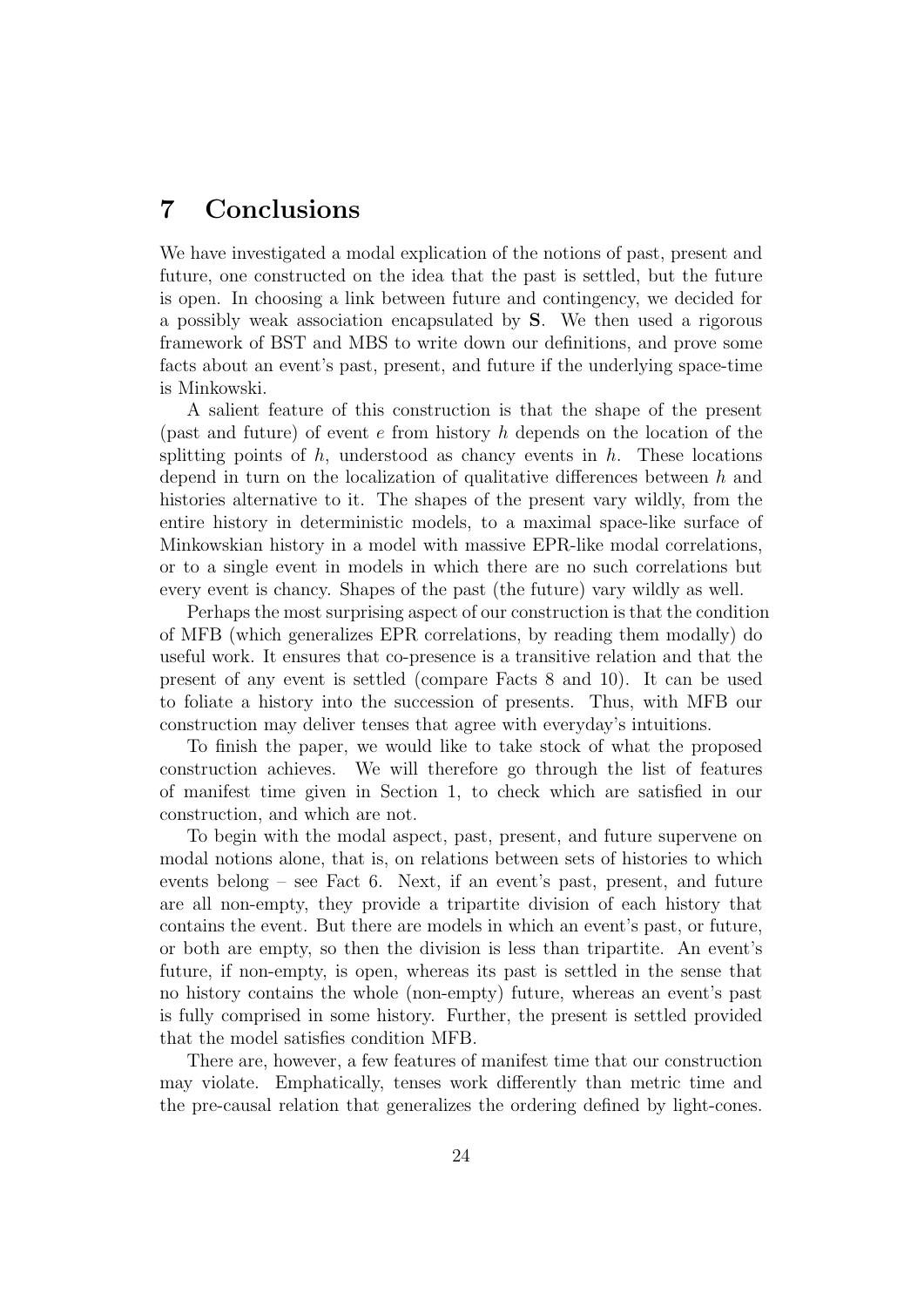Most conspicuously, special cases aside, an event's present is not achronal. That entails that the past, present, and future of our construction fly in the face of grammatical tenses in English. One may truly say at event  $e$ that  $e'$  will happen, whereas  $e'$  belongs to  $e$ 's present. Another flaw is that generally co-presence is not transitive in models without the MFB condition. Next, in some models, an event's past and future overlap. Furthermore, it is not always true that the presents of different events either agree or do not overlap. This is because, without the MFB condition, co-present SLR events may have different futures. This endangers the idea of the flow of time as the succession of one present following after another. Turning to the next feature, an event's present is not always global, since it can be identical to the event itself, or have a  $V$ -shape or a  $W$ -shape to be seen in Fig. 2 and Fig. 3, respectively, which can be avoided. However, models with an event's present identified with a maximal space-like surface are also possible, and in Minkowskian history they cannot be avoided by an object that exists sufficiently long. No matter whether the global character of an event's present is satisfied, the present cannot be repeated. Finally, to recall, modeling the flow of time is outside the scope of this project.

Having seen the pluses and minuses of modally defined past, present, and future, we leave it to the reader to decide whether these are viable concepts. We also invite the reader to play with our definitions of past, present, and future to attempt to deliver a more intuitive, but still modally introduced, concept of tenses. We nevertheless believe that our definitions achieve a good balance between, on the one hand, defining tenses in terms of modalities, and saving intuitions about tenses, on the other.

## 8 Appendix: Postulates of BST1992

- A BST 1992 structure is a pair  $\langle W, \leq \rangle$  that fulfills the following conditions:
	- 1. W is a non-empty set of possible point events.
	- $2. \leq$  is a partial ordering denoting a pre-causal relation on W.
	- 3. The ordering < is dense;

$$
\forall x, y \in W \, [x < y \Rightarrow \exists z \in W \, [x < z < y]].
$$

4. The ordering contains infima for all lower bounded chains: If  $l \subset W$  is a chain that has a lower bound (for some  $e \in W$ ,  $e \leq l$ ), then l has a unique greatest lower bound inf l:

$$
\forall x \ [x \leq l \Rightarrow x \leq \inf l].
$$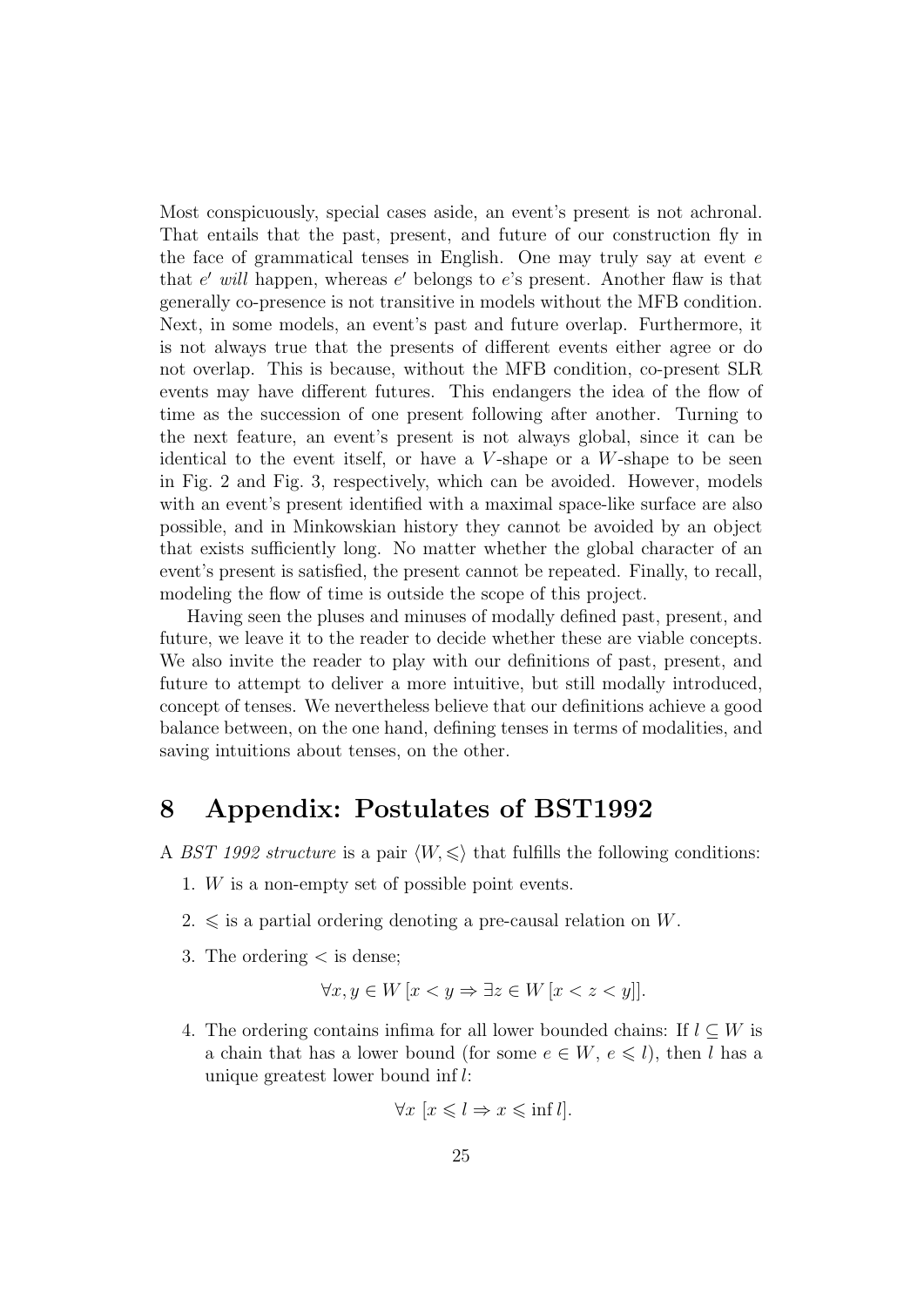5. The ordering contains history-relative suprema for all upper bounded chains: If  $l \subset W$  is a chain with an upper bound (for some  $e \in W$ ,  $l \leq e$ , and h is a history for which  $l \subseteq h$ , then l has a unique smallest upper bound  $\sup_h l$  in h:

$$
\forall x \ [(x \in h \land l \leqslant x) \Rightarrow \sup_{h} l \leqslant x].
$$

6. Weiner's postulate: Let  $l, l' \subseteq h_1 \cap h_2$  be upper bounded chains in histories  $h_1$  and  $h_2$ . Then the order of the suprema in these histories is the same:

$$
\sup_{h_1} l \leqslant \sup_{h_1} l' \quad \text{iff} \quad \sup_{h_2} l \leqslant \sup_{h_2} l'.
$$

7. Prior Choice Principle: If a chain I is lower bounded, and for histories  $h_1, h_2, I \subseteq h_1$  and  $I \cap h_2 = \emptyset$ , then there is an event c that is maximal in the intersection  $h_1 \cap h_2$  and such that  $c < I$ .

A history in  $\langle W, \leq \rangle$  is defined as a maximal upward directed subset of W. <sup>21</sup> Prior Choice Principle implies that a typical BST1992 structure is not locally Euclidean, which might be troublesome. There is an alternative but computationally more demanding formulation of the Principle, which saves local Euclidicity by requiring  $c$  to be a minimal element in the histories' difference,  $h_1 \setminus h_2$ .

<sup>&</sup>lt;sup>21</sup> $A \subseteq W$  is called "upward directed" if for any  $x, y \in A$  there is some  $z \in A$  such that  $x \leq z$  and  $y \leq z$ . Maximal upward directed subsets of W can be proved to exists (by using the Zorn-Kuratowski lemma).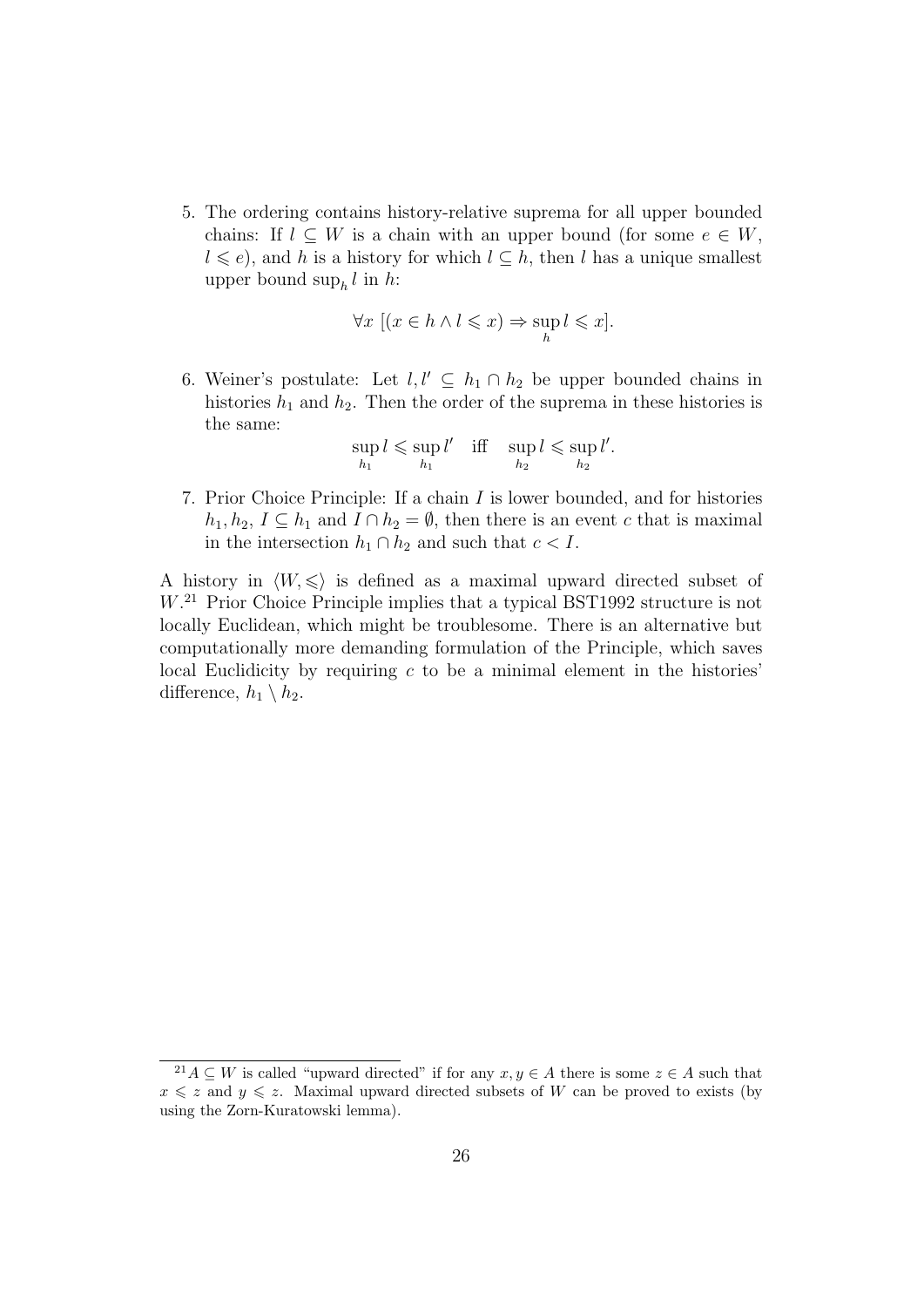# References

- Belnap, N. (1992). Branching space-time. Synthese, 92:385– 434. 'Postprint' archived at PhilSci Archive, http://philsciarchive.pitt.edu/archive/00001003.
- Belnap, N. (2002). EPR-like "funny business" in the theory of branching space-times. In T. Placek and J. Butterfield, editors, Nonlocality and Modality, pp. 293–315, Dordrecht. Kluwer Academic Publisher.
- Belnap, N. (2003). No-common-cause EPR-like funny business in branching space-times. Philosophical Studies, 114:199–221.
- Belnap, N. (2005). A theory of causation: Causae causantes (originating causes) as inus conditions in branching space-times. British Journal for the Philosophy of Science, 56:221–253.
- Belnap, N. (2007). An indeterminist view on the parameters of truth. In T. Müller, editor, *Philosophie der Zeit*, pp. 87–113. Klostermann, Frankfurt a.M.
- Belnap, N. and Müller, T. (2014). BH-CIFOL: Case-intensional first order logic. Journal of Philosophical Logic, 43(5):835–866.
- Callender, C. (2017). What makes time special. Oxford University Press, Oxford.
- Dieks, D. (1988). Special relativity and the flow of time. *Philosophy of* Science, 55(3):456–460.
- Dorato, M. (2008). Putnam on time and special relativity. European Journal Analytic Philosophy, 4(2):51–70.
- Ellis, G.F.R. (2006). Physics in the real universe: time and space-time General Relativity and Gravitation, 38: 1797 – 1824.
- Eddington, A. S. (1949). The Nature of Physical World. Cambridge University Press, Cambridge.
- Eddington, A. S. (1953). Space, Time, Gravitation. Cambridge University Press, Cambridge.
- Gale, R. M. (1963). Some metaphysical statements about time. The Journal of Philosophy, 60(9):225–237.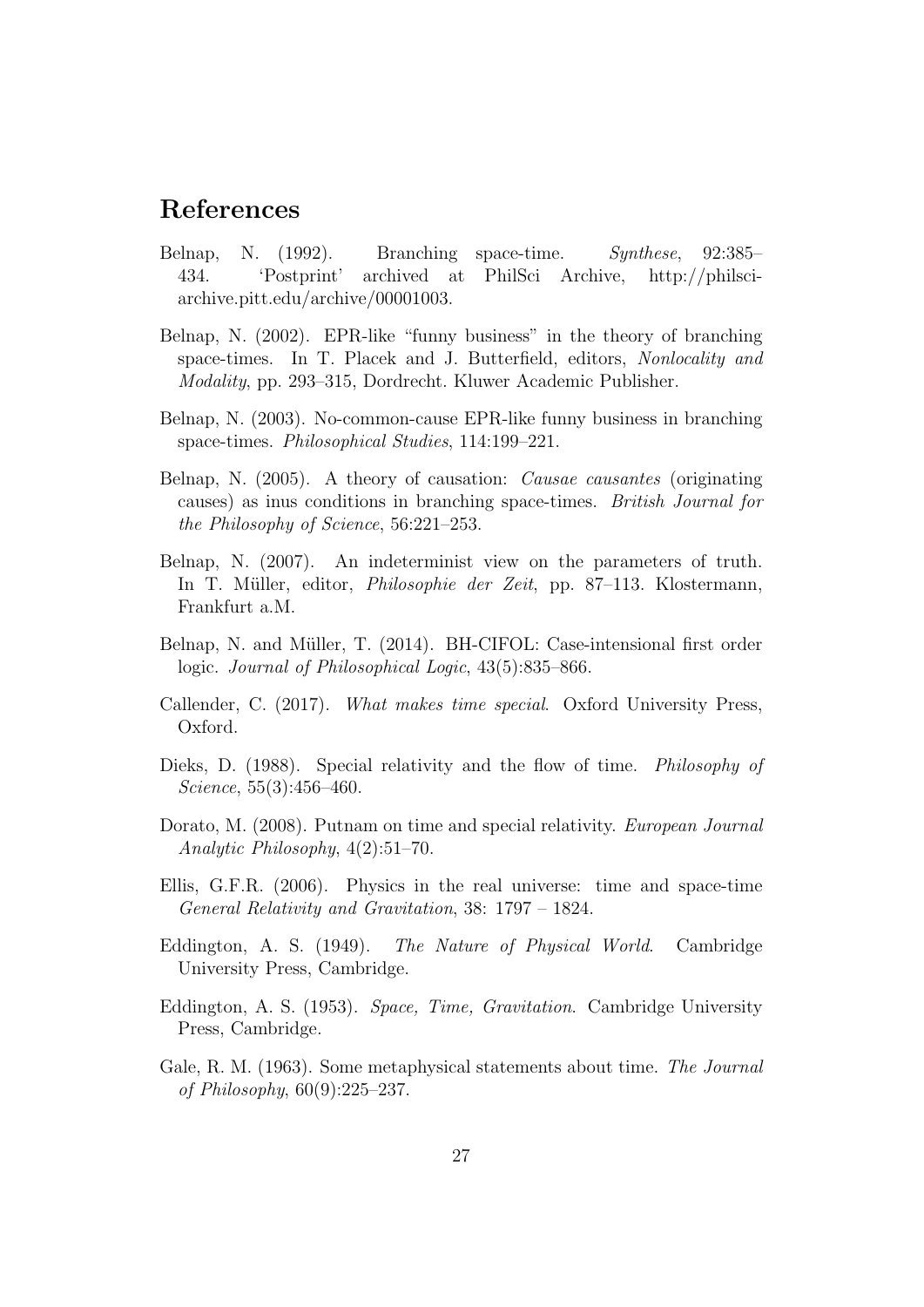- Lewis, D. K. (1986). Philosophical Papers: Volume II. Oxford University Press, Oxford.
- Malament, D. (1977). Causal theories of time and the conventionality of simultaneity. *Nous*, 11(3):293-300.
- Müller, T. (2002). Branching space-time, modal logic and the counterfactual conditional. In T. Placek and J. Butterfield, editors, Nonlocality and Modality, NATO Science Series, pp. 273–291, Dordrecht. Kluwer Academic Publisher.
- Müller, T. (2005). Probability theory and causation: a Branching Space-Times analysis. British Journal for the Philosophy of Science, 56(3):487– 520.
- Müller, T.  $(2006)$ . On the problem of defining the present in special relativity: a challenge for tense logic. In Stadler, F. and Stöltzner, M., editors, Time and History. Proceedings of the 28. International Ludwig Wittgenstein Symposium, Kirchberg am Wechsel, Austria 2005, pages 441– 458, Frankfurt a.M. Ontos Verlag.
- Müller, T., Belnap, N., and Kishida, K. (2008). Funny business in branching space-times: Infinite modal correlations. Synthese, 164(1): 141–159.
- Placek, T. (2011). A locus for 'now'. In Explanation, Prediction, and Confirmation: New Trends and Old Ones Reconsidered, ed. by D. Dieks et al., Springer, Dordrecht, pp. 339–410.
- Placek, T. and Belnap, N. (2012). Indeterminism is a modal notion. Synthese 187(2), 441–469.
- Prior, A. (1967). Past, present, and future. Oxford University Press, Oxford.
- Putnam, H. (1967). Time and physical geometry. The Journal of Philosophy, 64(8):240–247.
- Rakić, N. (1997). Past, present, future, and special relativity. The British Journal for the Philosophy of Science, 48(2):257–280.
- Rietdijk, C. W. (1966). A rigorous proof of determinism derived from the special theory of relativity. Philosophy of Science, 33(4):341–344.
- Stein, H. (1991). On relativity theory and openness of the future. Philosophy of Science, 58(2):147–167.